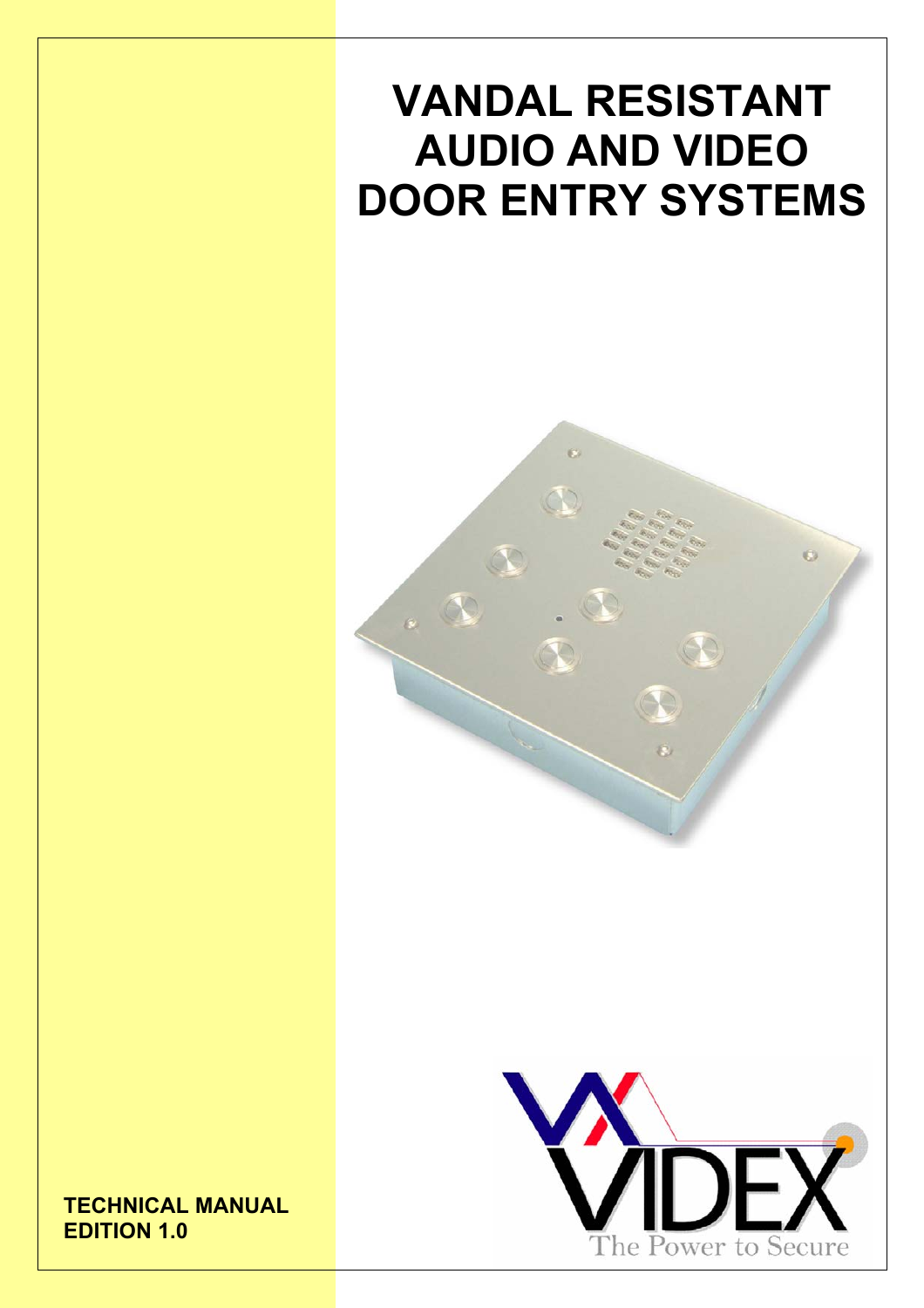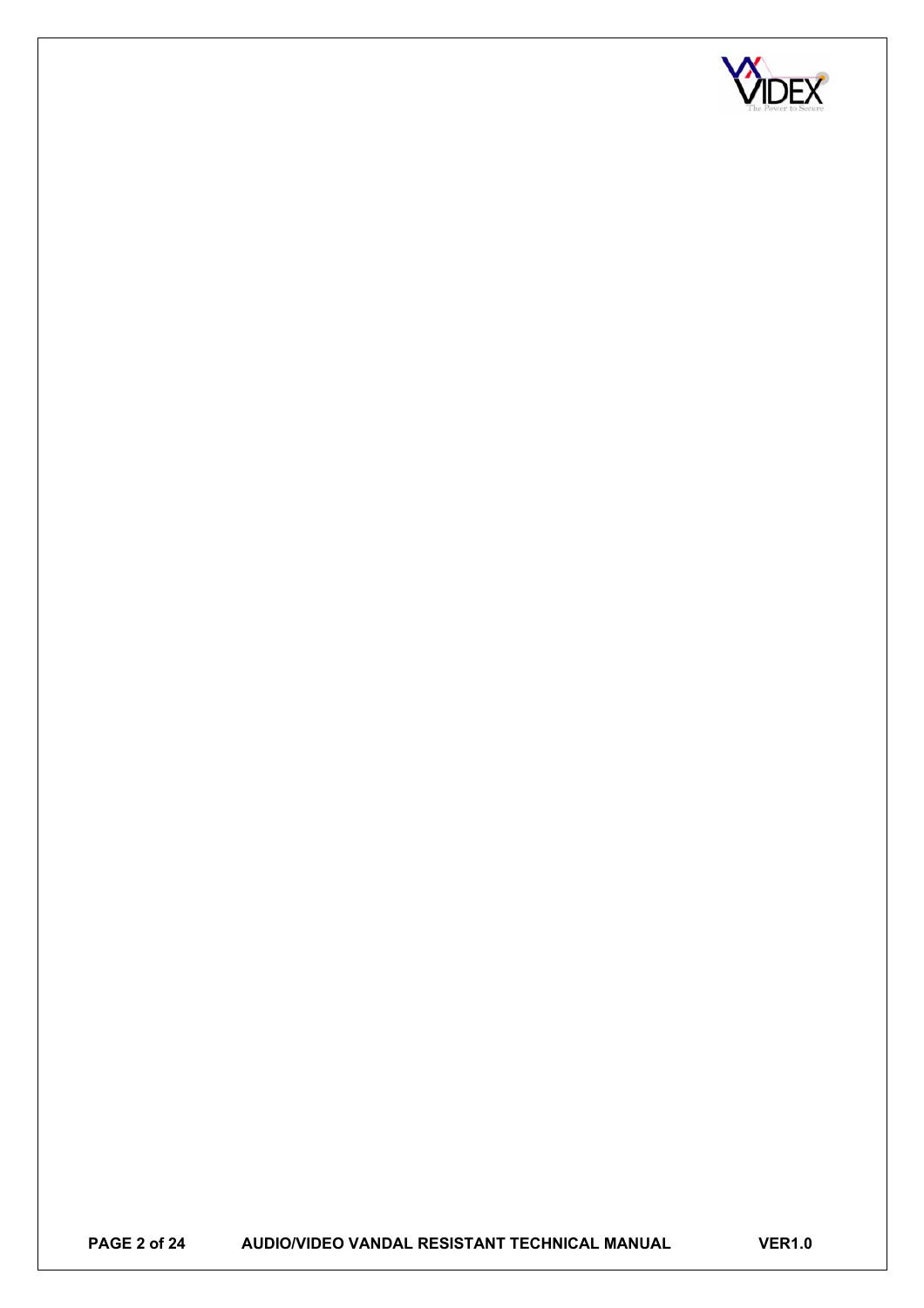

# **CONTENTS**

|                                                      | <b>PAGE</b> |
|------------------------------------------------------|-------------|
| Manual introduction                                  | 4           |
| System introduction                                  | 4           |
| System components                                    | $4 - 11$    |
| Vandal resistant panel layouts                       | 5           |
| <b>Accessories</b>                                   | 12          |
| Installation                                         | $12 - 14$   |
| Cable size guide                                     | $13 - 14$   |
| Audio system block diagram                           | 14          |
| Video system block diagram                           | 15          |
| Testing the installation                             | 15          |
| Panel care                                           | 15          |
| Accessories connection guide                         | 16          |
| Single entrance single button audio wiring diagram   | 17          |
| Single entrance multiple button audio wiring diagram | 18          |
| Two entrance audio wiring diagram                    | 19          |
| Single entrance video system wiring diagram          | 20          |
| Two entrance video system wiring diagram             | 21          |
| Audio system trouble shooting guide                  | 22          |
| Video system trouble shooting guide                  | 23          |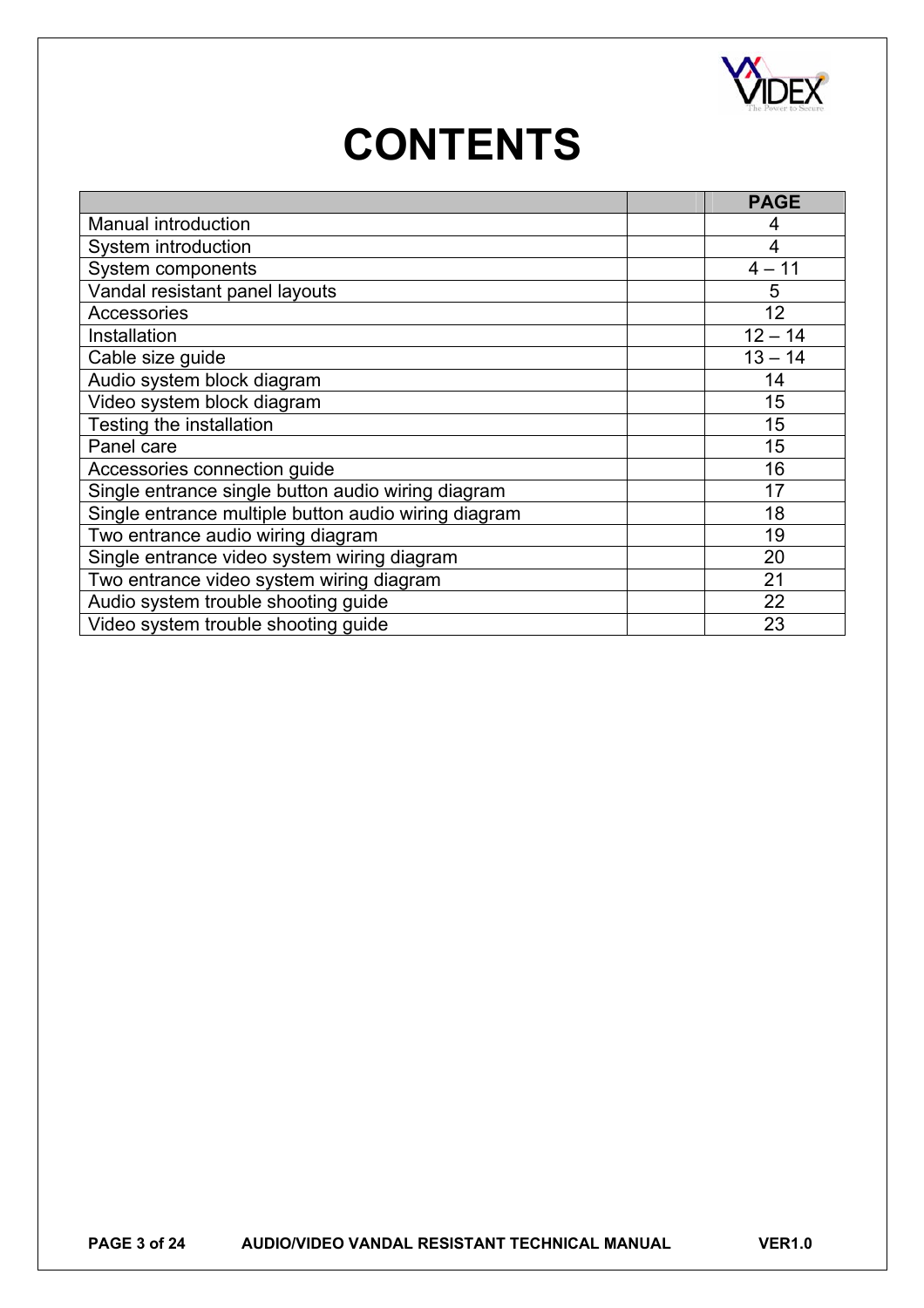

# **MANUAL INTRODUCTION**

The information in this manual is intended as an installation and commissioning guide for the standard range of vandal resistant door panels, to be used with standard AC buzzer telephones or with vandal resistant video panels using the Art.890 controller. This manual should be read carefully before the installation commences. Any damage caused to the equipment due to faulty installations where the information in this manual has not been followed is not the responsibility of Videx Security Ltd.

VIDEX run free training courses for engineers who have not installed this system before. Technical help is also available on 0191 224 3174 during office hours or via e-mail tech@videx-security.com.

# **SYSTEM INTRODUCTION**

This system can be used for single entrances or multiple entrances. The system has no limit on the number of apartments for which it can control or the number of entrance points that can be connected together, although we suggest using this system on small to medium sized installation of no more than 20 apartments and three entrances.

# **SYSTEM COMPONENTS**

A standard audio system will comprise of a door panel, power supply and audio telephones. A standard video system will comprise of a door panel, video controller, power supply, video splitters and videophones. The individual parts are described below.

# **DOOR PANELS**

A vandal resistant door panel will consist of an amplifier module, button connector board and 'n' number of buttons.

| Amplifier module (Art.437 or Art.537) |                                   | <b>Connector PCB (CB)</b> |                           |
|---------------------------------------|-----------------------------------|---------------------------|---------------------------|
| <b>Connection</b>                     | <b>Function</b>                   | <b>Connection</b>         | <b>Function</b>           |
|                                       | Receive speech from apartment     | <b>LOCK</b>               | Spare connector terminals |
| 2                                     | Transmit speech to apartment      | CВ                        | Common of call buttons    |
|                                       | +12Vdc input                      | Α                         | Spare connection terminal |
| 4                                     | 0V (Ground)                       |                           | Call button 1 connection  |
|                                       |                                   | 2                         | Call button 2 connection  |
|                                       |                                   | 3                         | Call button 3 connection  |
|                                       |                                   | 4                         | Call button 4 connection  |
| Camera module (Art.830 & 830C)        |                                   | 5                         | Call button 5 connection  |
| <b>Connection</b>                     | <b>Function</b>                   | 6                         | Call button 6 connection  |
|                                       | +20Vdc input 200mA (400mA - 830C) |                           | Call button 7 connection  |
| F <sub>1</sub>                        | 0V                                | 8                         | Call button 8 connection  |
|                                       | Centre core of coax video cable   | 9                         | Call button 9 connection  |
| M                                     | Screen of coax video cable        | 10                        | Call button 10 connection |
| <b>SB</b>                             | +8-12Vdc camera heater            | <b>TRADE</b>              | Trade button connections  |

Speech volume adjustments are carried out at the door panel using a small trimmer driver.



Adjustment for speech volume level at the door station



Adjustment for speech volume at the apartment

**PAGE 4 of 24 AUDIO/VIDEO VANDAL RESISTANT TECHNICAL MANUAL VER1.0**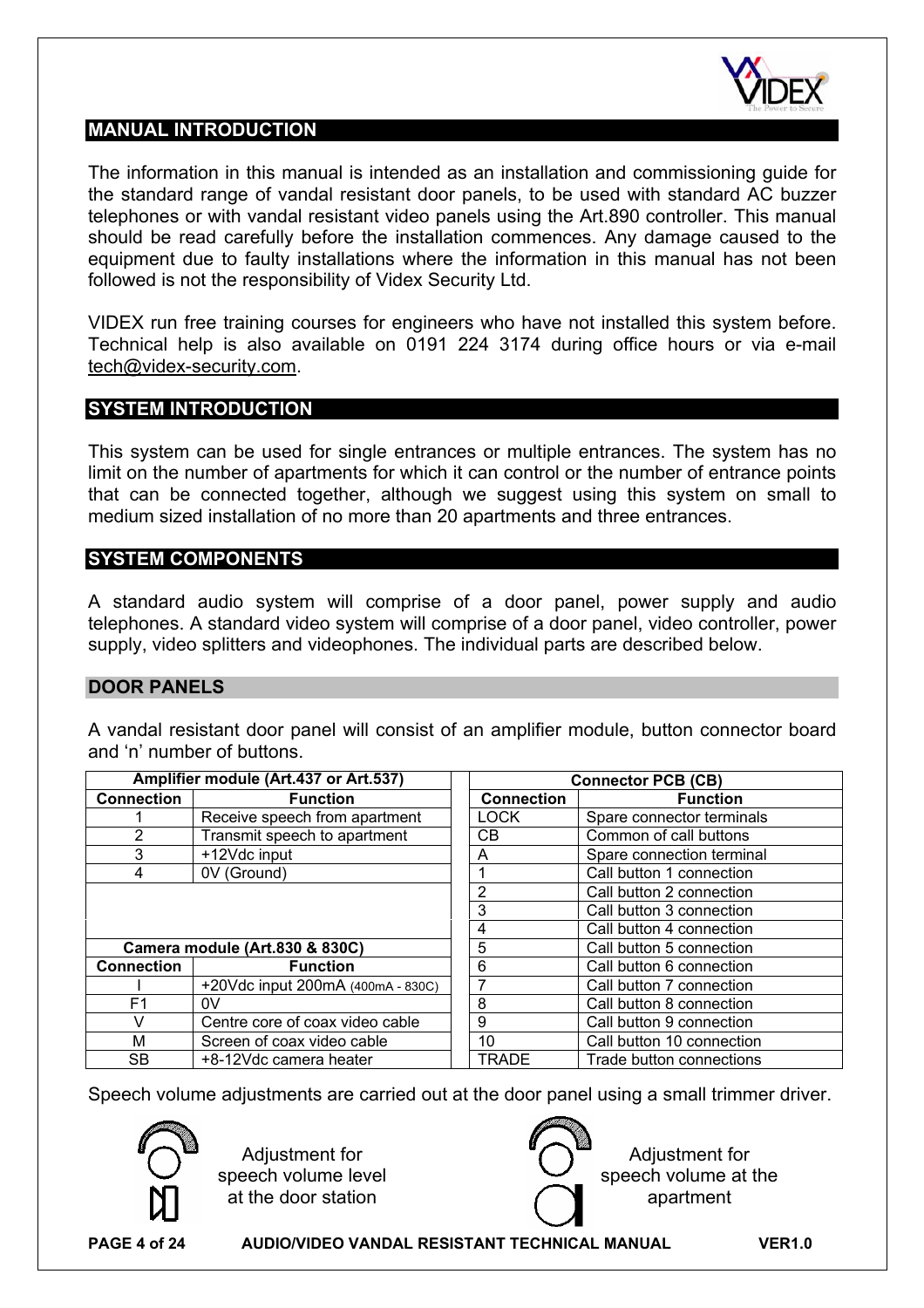

# **VANDAL RESISTANT PANEL LAYOUT AND SIZES**

#### **Standard audio panels**



1 BUTTON = C 2 BUTTON = B, D (Note: Also available in 125mm 220mm panel style)  $3$  BUTTON = A, C, E  $4$  BUTTON = B, D, G, I 5 BUTTON = A, C, E, G, I  $6$  BUTTON = A, C, E, F, H, J 7 BUTTON = A, B, C, D, E, G, I 8 BUTTON = A, B, C, D, E, G, H, I 9 BUTTON = A, B, C, D, E, F, G, I, J 10 BUTTON = A, B, C, D, E, F, G, H, I, J 11 BUTTON = A, C, E, F, H, J, K, M, O, Q, S 12 BUTTON = A, C, E, F, H, J, K, M, O, P, R, T 13 BUTTON = A, C, E, F, H, J, K, M, O, P, Q, S, T 14 BUTTON = A, C, E, F, H, J, K, M, O, P, Q, R, S, T 15 BUTTON = A, B, C, D, E, F, G, H, I, J, K, L, M, N, O 16 BUTTON = A, B, C, D, E, F, G, H, I, J, K, L, M, N, O, R 17 BUTTON = A, B, C, D, E, F, G, H, I, J, K, L, M, N, O, Q, S 18 BUTTON = A, B, C, D, E, F, G, H, I, J, K, L, M, N, O, P, R, T 19 BUTTON = A, B, C, D, E, F, G, H, I, J, K, L, M, N, O, P, Q, S, T 20 BUTTON = A, B, C, D, E, F, G, H, I, J, K, L, M, N, O, P, Q, R, S, T

#### **Other standard panel sizes:-**

1 – 10 button with video [180mm (W) x 256mm (H) x 50mm (D)] 11 – 20 button + video [200mm (W) x 350mm (H) x 50mm (D)]

1 – 10 button + proximity [180mm (W) x 256mm (H) x 50mm (D)] 11 – 20 button + proximity [200mm (W) x 350mm (H) x 50mm (D)]

1 – 10 button + codelock [180mm (W) x 256mm (H) x 50mm (D)] 11 – 20 button + codelock [200mm (W) x 420mm (H) x 50mm (D)]

1 – 10 button + video & proximity  $[200\text{mm (W)} \times 350\text{mm (H)} \times 50\text{mm (D)}]$ 1 – 10 button + video & codelock [200mm (W) x 420mm (H) x 50mm (D)]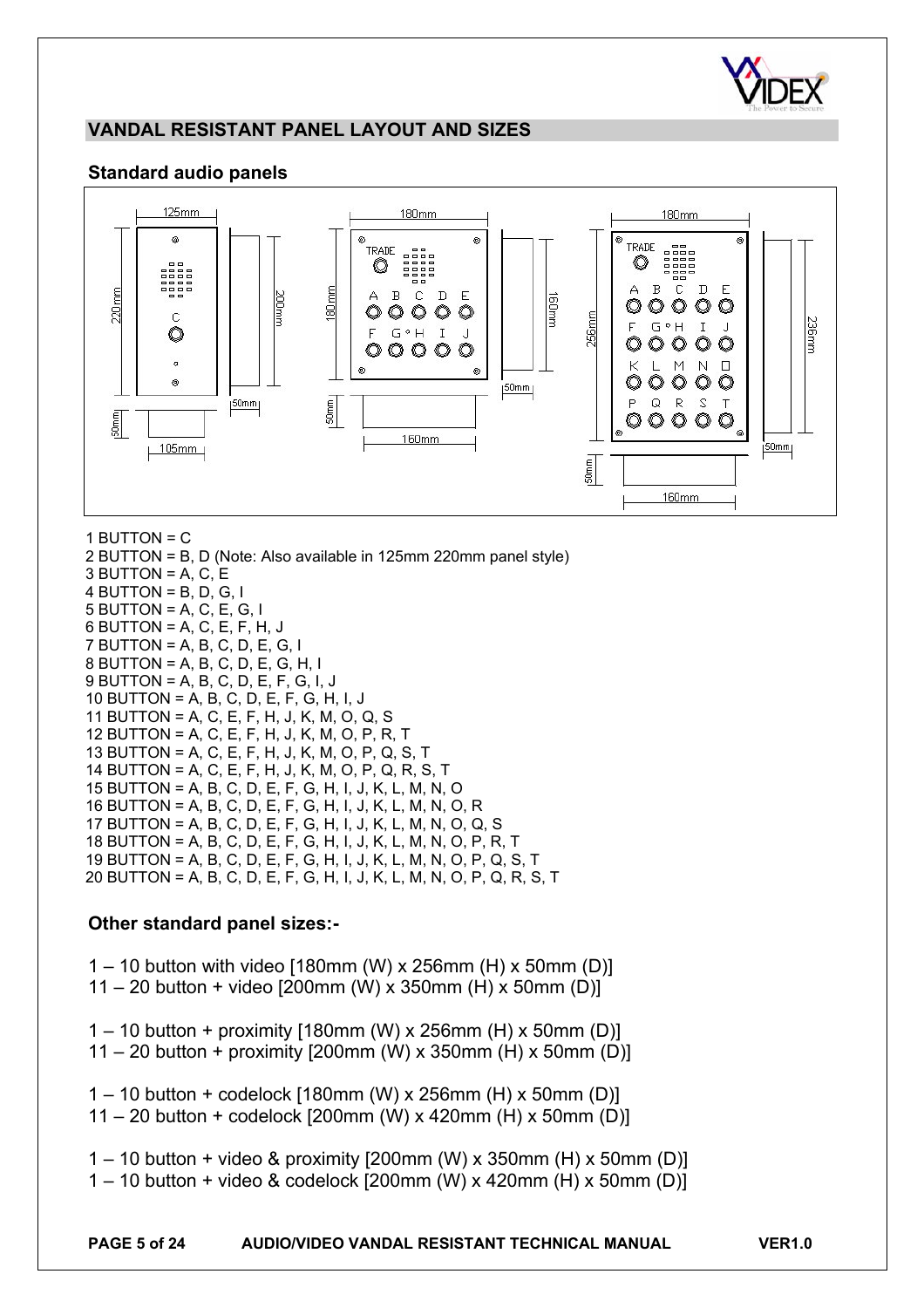

#### **AUDIO SYSTEM POWER SUPPLY**

#### **Art.520M**

The standard power supply is the Art.520M. Outputs of 12Vdc (200mA), 8Vdc (300mA) and 13Vac (1A) are available. The dc outputs are designed to power the amplifier modules only and can not be used to power other devices such as code locks, lock releases etc. These items must be connected to the AC output of this power supply.

#### **CONNECTIONS**

| <b>Terminal</b> | <b>Function</b>               |
|-----------------|-------------------------------|
| $+12$           | 12Vdc output (200mA Max.)     |
| +8              | 8Vdc output (300mA Max.)      |
|                 | 0V (Ground)                   |
|                 | 13Vac (1A Max.)               |
|                 |                               |
| 230             | Mains in (Live connection)    |
|                 | Mains in (Neutral connection) |



**Fuse compartment** 

# **VIDEO SYSTEM POWER SUPPLY AND CONTROL UNIT**

#### **Art.890**

The 890 control unit is used on video systems. Its functions include call tone generation, voltage regulation and switching to both door panels and videophones, lock release control and camera recall. The Art.890 requires both 13Vac and 24Vac to operate.

# **CONNECTIONS**

| <b>Function</b>                                   |                                                                                                                                                                                                                                                                                                                                                                                                                                                                                                  |
|---------------------------------------------------|--------------------------------------------------------------------------------------------------------------------------------------------------------------------------------------------------------------------------------------------------------------------------------------------------------------------------------------------------------------------------------------------------------------------------------------------------------------------------------------------------|
| Power input 24Vac                                 |                                                                                                                                                                                                                                                                                                                                                                                                                                                                                                  |
| Power input 13Vac                                 |                                                                                                                                                                                                                                                                                                                                                                                                                                                                                                  |
|                                                   |                                                                                                                                                                                                                                                                                                                                                                                                                                                                                                  |
|                                                   |                                                                                                                                                                                                                                                                                                                                                                                                                                                                                                  |
|                                                   |                                                                                                                                                                                                                                                                                                                                                                                                                                                                                                  |
|                                                   |                                                                                                                                                                                                                                                                                                                                                                                                                                                                                                  |
|                                                   |                                                                                                                                                                                                                                                                                                                                                                                                                                                                                                  |
| Ground for speech circuits                        |                                                                                                                                                                                                                                                                                                                                                                                                                                                                                                  |
| Ground for video circuits                         | For m                                                                                                                                                                                                                                                                                                                                                                                                                                                                                            |
| Camera recall facility                            | on the                                                                                                                                                                                                                                                                                                                                                                                                                                                                                           |
|                                                   | see th                                                                                                                                                                                                                                                                                                                                                                                                                                                                                           |
|                                                   | techni                                                                                                                                                                                                                                                                                                                                                                                                                                                                                           |
|                                                   |                                                                                                                                                                                                                                                                                                                                                                                                                                                                                                  |
|                                                   |                                                                                                                                                                                                                                                                                                                                                                                                                                                                                                  |
| Ground for door panel speech circuits             |                                                                                                                                                                                                                                                                                                                                                                                                                                                                                                  |
| Push button commons for AC calling                |                                                                                                                                                                                                                                                                                                                                                                                                                                                                                                  |
| Switched 20Vdc for camera (Only on during a call) |                                                                                                                                                                                                                                                                                                                                                                                                                                                                                                  |
| Receive speech from door panel                    |                                                                                                                                                                                                                                                                                                                                                                                                                                                                                                  |
| Transmit speech to door panel                     |                                                                                                                                                                                                                                                                                                                                                                                                                                                                                                  |
|                                                   |                                                                                                                                                                                                                                                                                                                                                                                                                                                                                                  |
|                                                   |                                                                                                                                                                                                                                                                                                                                                                                                                                                                                                  |
|                                                   |                                                                                                                                                                                                                                                                                                                                                                                                                                                                                                  |
|                                                   |                                                                                                                                                                                                                                                                                                                                                                                                                                                                                                  |
|                                                   |                                                                                                                                                                                                                                                                                                                                                                                                                                                                                                  |
|                                                   |                                                                                                                                                                                                                                                                                                                                                                                                                                                                                                  |
| Coax out to videophones (V=centre core, M=Screen) |                                                                                                                                                                                                                                                                                                                                                                                                                                                                                                  |
|                                                   | Switched 20Vdc to videophones (Only on during a call)<br>Switched negative from videophones to activate lock<br>Receive speech from videophone<br>Transmit speech to videophone<br>Electronic call tone output for call buttons<br>13Vac output for ac lock release<br>8Vdc output 200mA max.<br>Negative supply for camera unit<br>Switched negative (Switches off when lock released)<br>Switched negative to lock<br>12Vdc output 200mA max.<br>Coax in from camera (V=Centre core, M=Screen) |



ore information Art.890 please e Videx Video cal manual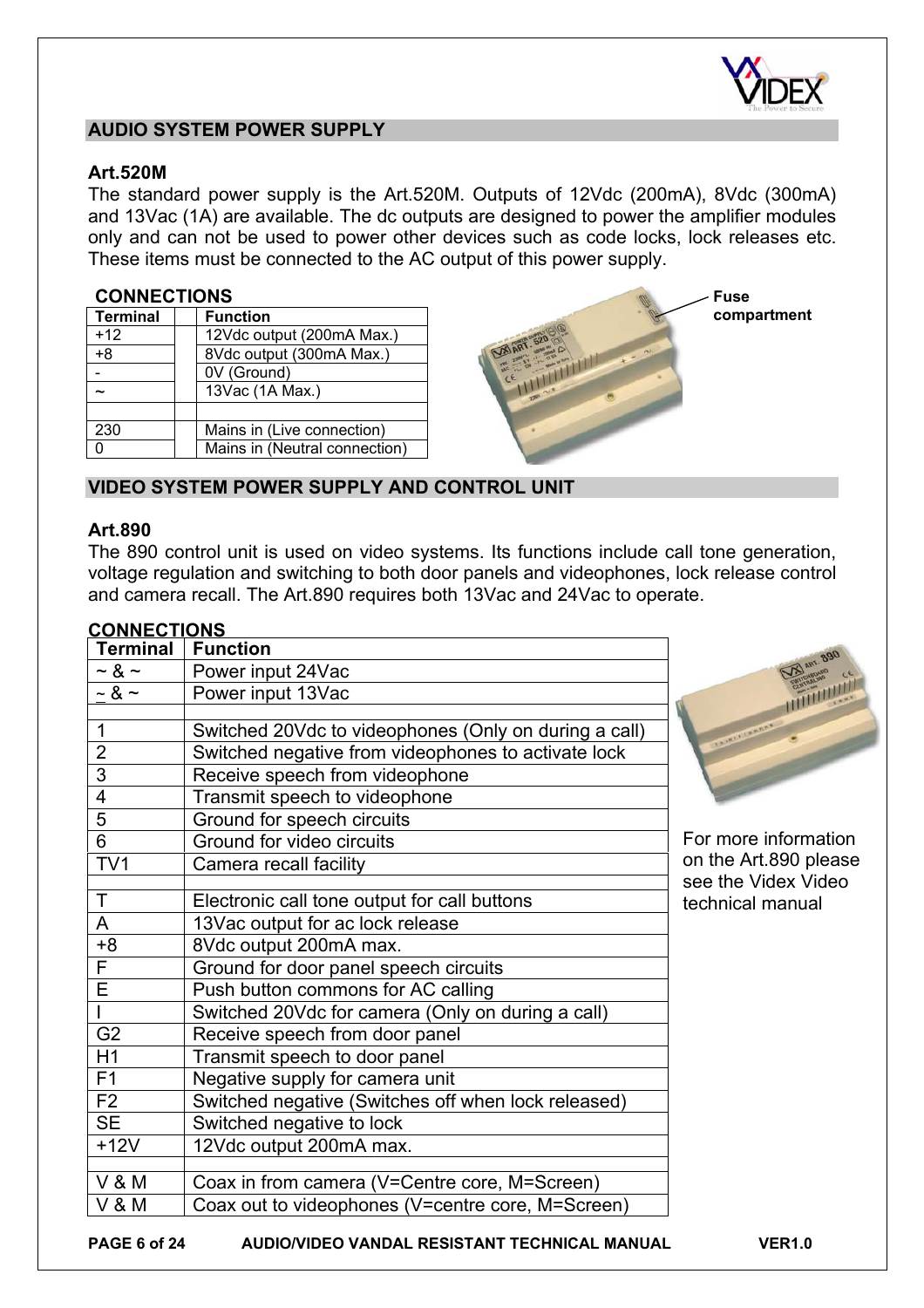

# **Art.850**

The 850 transformer includes a 13Vac (1A max.) output and a 24Vac (1A max.) output. Each of the two outputs is individually fused.

### **CONNECTIONS**

| <b>Terminal   Function</b> |                             |
|----------------------------|-----------------------------|
| 24V                        | 24V ac output               |
|                            |                             |
| 13V                        | 13V ac output               |
|                            |                             |
| 230V                       | Live mains connection In    |
|                            | Neutral mains connection In |

# **Art. 893N**

20Vdc 800mA continuous 1A surge PSU and is used as a booster supply or when more than two videophones are required in an apartment. This power supply only has an output when either a 0V is applied to  $-C$  or when a voltage is applied to  $+C$ . At all other times the + output is switched off.

| <b>Connection</b> | <b>Function</b>                               |
|-------------------|-----------------------------------------------|
| $230V - 0$        | Mains voltage input                           |
|                   | Switched 20Vdc output (Triggered by –C or +C) |
|                   | 0V                                            |
| $-C$              | 0V trigger input (From 4V to 0V)              |
| $+C$              | + volts trigger input (From 8V up to 30V)     |
| $\overline{D+}$   | Switched +20Vdc output via diode              |

# **Art.701**

BST/GMT digital time clock. This time clock operates from a 12Vac or dc power supply. The output is a dry contact relay. When used with this system the trade button input is used. This allows the dry contact relay to drive the lock release directly. The relay can be programmed to release the lock for 1 – 99 seconds.

| <b>Connection</b> | <b>Function</b>                     |
|-------------------|-------------------------------------|
|                   | 12Vac or dc voltage input           |
|                   | 0V                                  |
| <b>TR</b>         | Trade button input (Switched 0V)    |
| $\mathsf{C}$      | Common connection on relay          |
| <b>NO</b>         | Normally open connection on relay   |
| <b>NC</b>         | Normally closed connection on relay |

For more information see time clock instruction sheet







**Fuse** 

**compartment**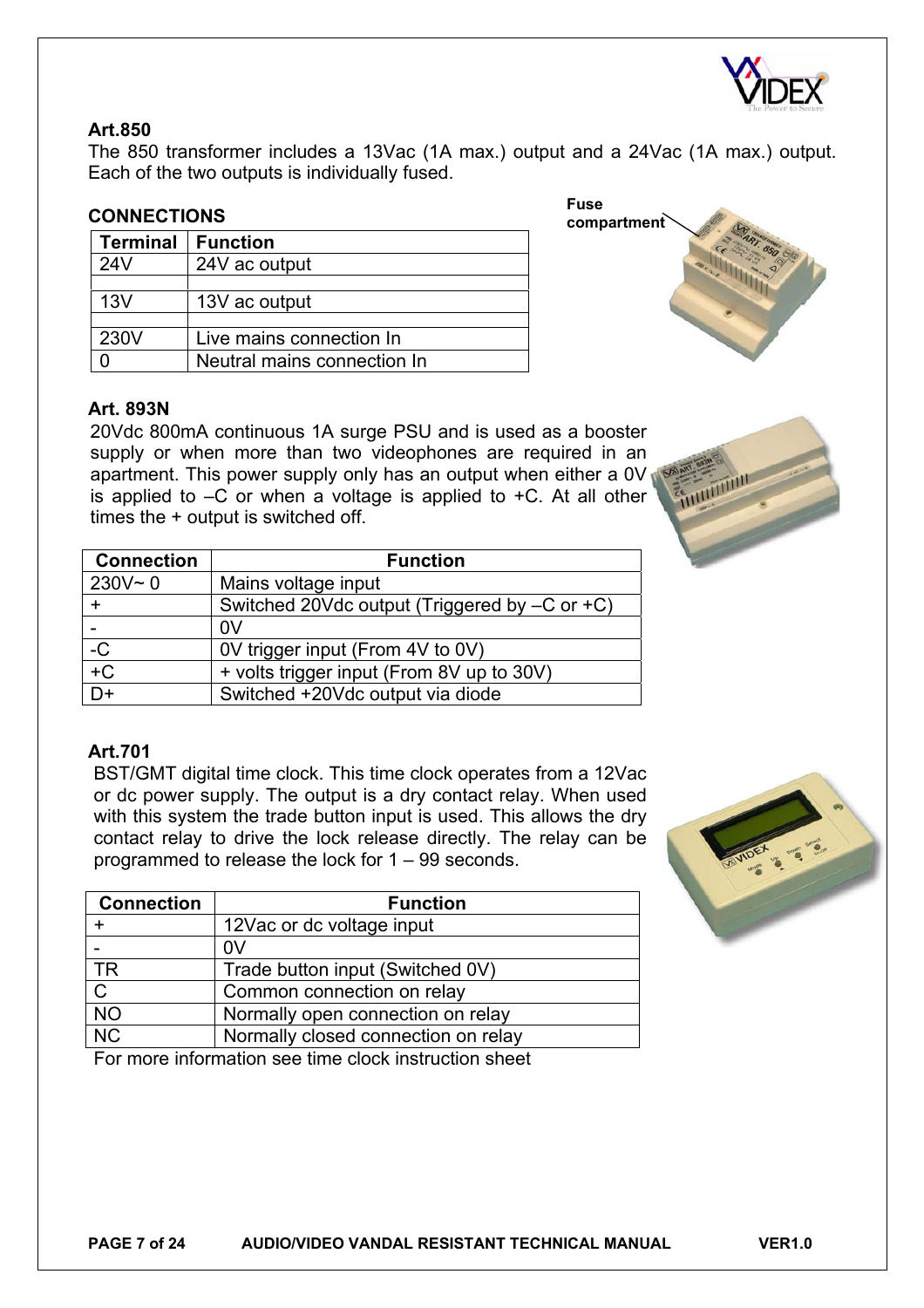

#### **Art.502**

The Art.502 is a two door switching relay for an audio system. One unit is required for a two door system, one unit per door is required for a three or more door system. The Art.502 switches both audio and lock release request to the door that calls. The relay stays latches at the last door called.



#### **Art.892**

The Art.892 is a two door switching relay for a video system. One unit is required for a two door system, one unit per door is required for a three or more door system. The Art.892 switches audio, video and lock release request to the door that calls. The relay stays latches at the last door called.



#### **CONNECTIONS**

| <b>UUITLUTUU</b>  |                                     |  |  |
|-------------------|-------------------------------------|--|--|
| <b>Connection</b> | <b>Function</b>                     |  |  |
|                   | 0V connection from PSU              |  |  |
|                   | 13Vac supply input                  |  |  |
|                   |                                     |  |  |
| A <sub>1</sub>    | Current sensing path for call       |  |  |
| A2                | from door A                         |  |  |
| <b>B1</b>         | Current sensing path for call       |  |  |
| <b>B2</b>         | from door B                         |  |  |
| 1                 | Receive speech from telephone       |  |  |
| $\overline{2}$    | Transmit speech to telephone        |  |  |
| 5                 | Lock trigger from telephone         |  |  |
|                   |                                     |  |  |
| 1A                | Transmit speech to door A           |  |  |
| 1B                | Transmit speech to door B           |  |  |
| 2B                | Receive speech from door A          |  |  |
| 2B                | Receive speech from door B          |  |  |
| 5A                | Lock trigger to door A              |  |  |
| 5Β                | Lock trigger to door B              |  |  |
|                   |                                     |  |  |
| LA                | LED command (Speech open to door A) |  |  |
| LВ                | LED command (Speech open to door B) |  |  |
| R.                | Reset signal (To other Art.502's)   |  |  |
|                   |                                     |  |  |

#### **CONNECTIONS**

| <b>Connection</b> | <b>Function</b>                         |
|-------------------|-----------------------------------------|
|                   | 13Vac supply input                      |
| $\overline{2}$    | 0V connection                           |
| $\overline{3}$    | Current sensing path for call           |
| 4                 | from door A                             |
| 5                 | Current sensing path for call           |
| 6                 | from door B                             |
| R                 | Reset signal (To reset other Art.892's) |
|                   |                                         |
| $\overline{7}$    | Receive speech from videophone          |
| 8                 | Transmit speech to videophone           |
| 9                 | Lock release command from Art.890       |
| 10                | Centre core of coax to apartments       |
| 11                | Screen of coax to apartments            |
| 12                | Switched 20Vdc from Art.890             |
|                   |                                         |
| 7A                | Transmit speech to door A               |
| 7B                | Transmit speech to door B               |
| 8A                | Receive speech from door A              |
| 8B                | Receive speech from door B              |
| <b>9A</b>         | Lock trigger to door A                  |
| 9B                | Lock trigger to door B                  |
| 10A               | Centre core of coax from door A camera  |
| 10B               | Centre core of coax from door B camera  |
| 11A               | Screen of coax from door A camera       |
| 11B               | Screen of coax from door B camera       |
| <b>12A</b>        | 20Vdc to power camera at door A         |
| 12B               | 20Vdc to power camera at door B         |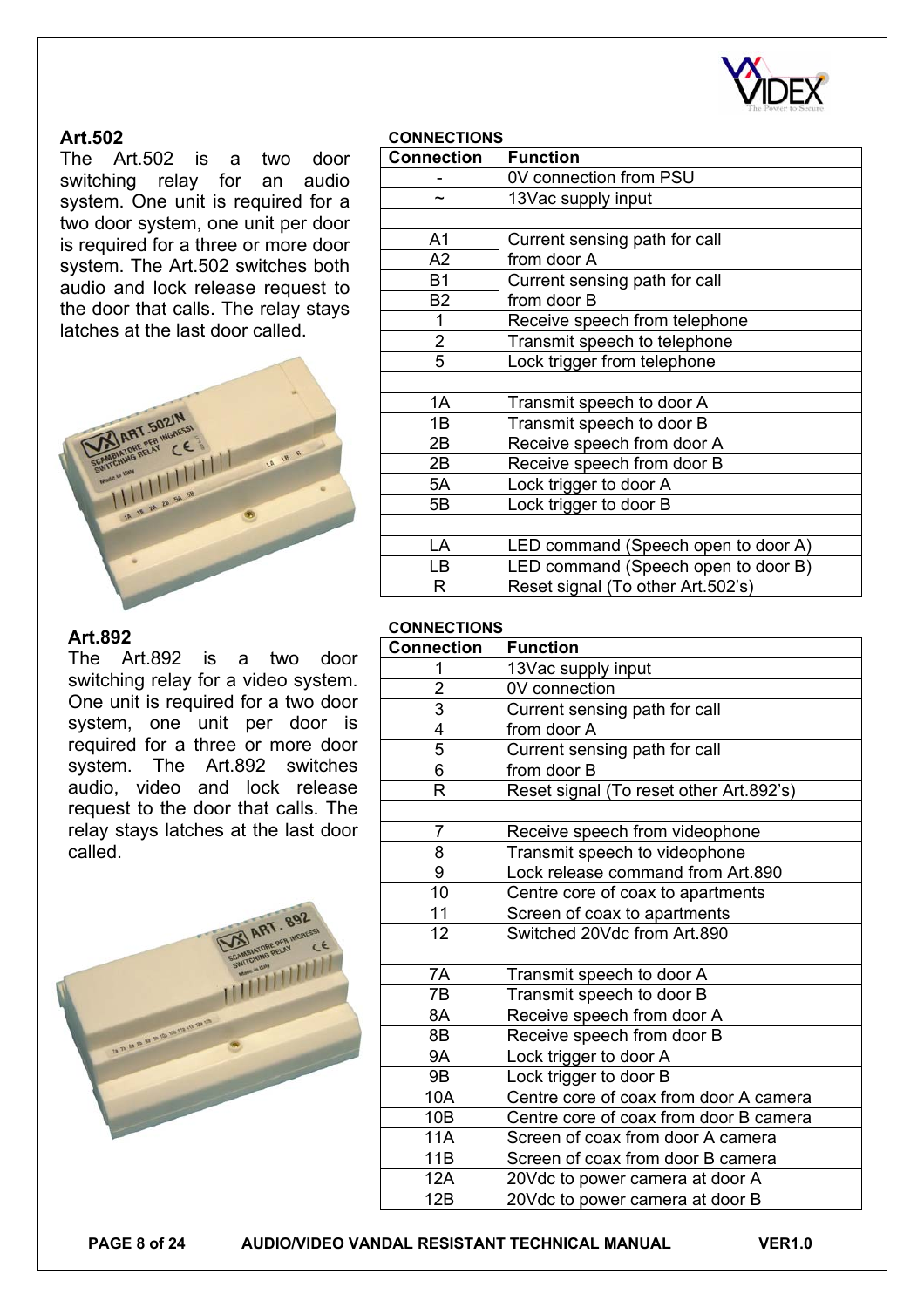# **AUDIO TELEPHONES**

#### **Art.3101**

The Art.3101 AC buzzer phone includes a lock release push button and spare dry contact push to make button for other services.

#### **Art.3021**

Smart line AC buzzer phone includes a lock release push button.



# **CONNECTIONS:-**

|   | <b>Function</b>                           |
|---|-------------------------------------------|
|   | Transmit speech to the door panel         |
|   | Receive speech from the door panel        |
|   | Oν                                        |
|   | Not used (Electronic call tone input)     |
| 5 | Lock trigger (Switched 0V)                |
|   | Call line (13Vac input to trigger buzzer) |
|   | Dry contact switch                        |
|   |                                           |



# **Art.3102**

The Art.3102 AC buzzer telephone includes a lock release push button and spare dry contact push to make button for other services. Additionally it includes a slide mute switch to turn the phone off when the tenant does not want to be disturbed.

#### **CONNECTIONS:-**

|   | <b>Function</b>                           |
|---|-------------------------------------------|
|   | Transmit speech to the door panel         |
|   | Receive speech from the door panel        |
|   | o٧                                        |
|   | Not used                                  |
| 5 | Lock Trigger (Switched 0V)                |
| 6 | Call line (13Vac input to trigger buzzer) |
|   | Dry contact switch                        |
|   |                                           |



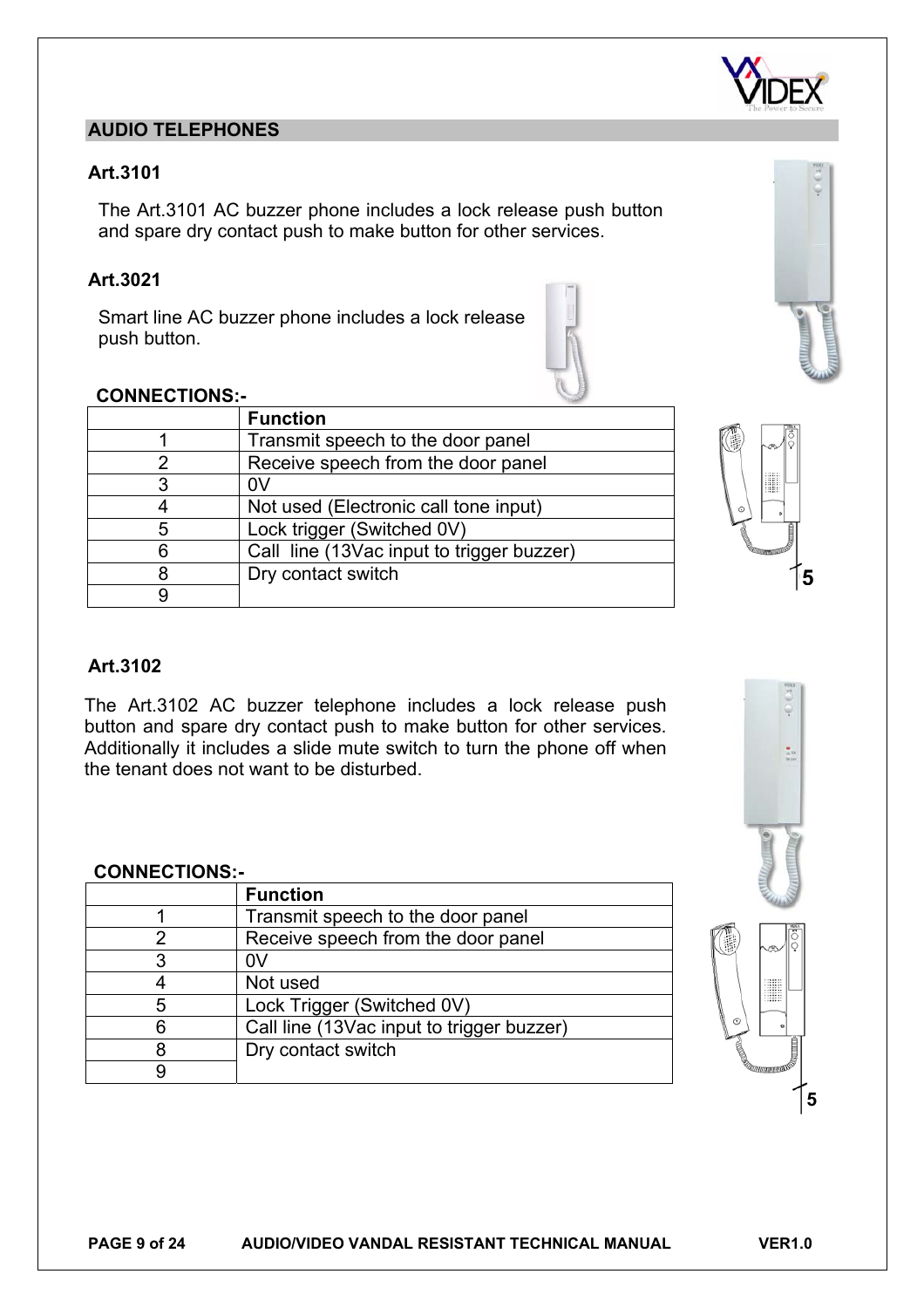

# **VIDEOPHONES**

# **Art.3311**

The Art.3311 (3411 for colour) includes a lock release push button, camera recall button and three dry contact push to make spare push buttons for other services. An Art.3980 back plate is required with this videophone.

# **CONNECTIONS:-**

|    | <b>Function</b>                              |
|----|----------------------------------------------|
| 1  | +12V out to power video splitter             |
| 2  | Camera recall                                |
| 3  | Spare button                                 |
| 4  | +20V power input                             |
| 5  | Door release command                         |
| 6  | Transmit speech to door panel                |
| 7  | Receive speech from door panel               |
| 8  | Speech Ground                                |
| 9  | Video power ground                           |
| 10 | Local call tone input                        |
| 11 | Coax centre core                             |
| 12 | Coax Screen                                  |
| 13 | Speech common for intercommunicating systems |
| 14 | Call tone input                              |
| 15 | Speech ground for intercommunicating systems |
| 16 | Common of spare buttons                      |
| 17 | Spare button                                 |
| 18 | Spare button                                 |





# **JUMPER OPTIONS**

| Jumper          |   | <b>Position   Function</b>                                     |
|-----------------|---|----------------------------------------------------------------|
| JP1             | A | • As a dry contact switch (Terminals 3 & 16)                   |
|                 | B | • As a camera recall button                                    |
| JP2             | A | S <sub>1</sub> As a dry contact switch (Terminals 17 & 16)     |
|                 | B | S <sub>1</sub> As a camera recall button                       |
| JP3             | A | S <sub>2</sub> As a dry contact switch (Terminals 18 & 16)     |
|                 | B | <b>S<sub>2</sub></b> As a camera recall button                 |
| J <sub>P4</sub> | A | Slave monitor (Does not switch picture on when called)         |
|                 | B | Master monitor (Picture switches on automatically when called) |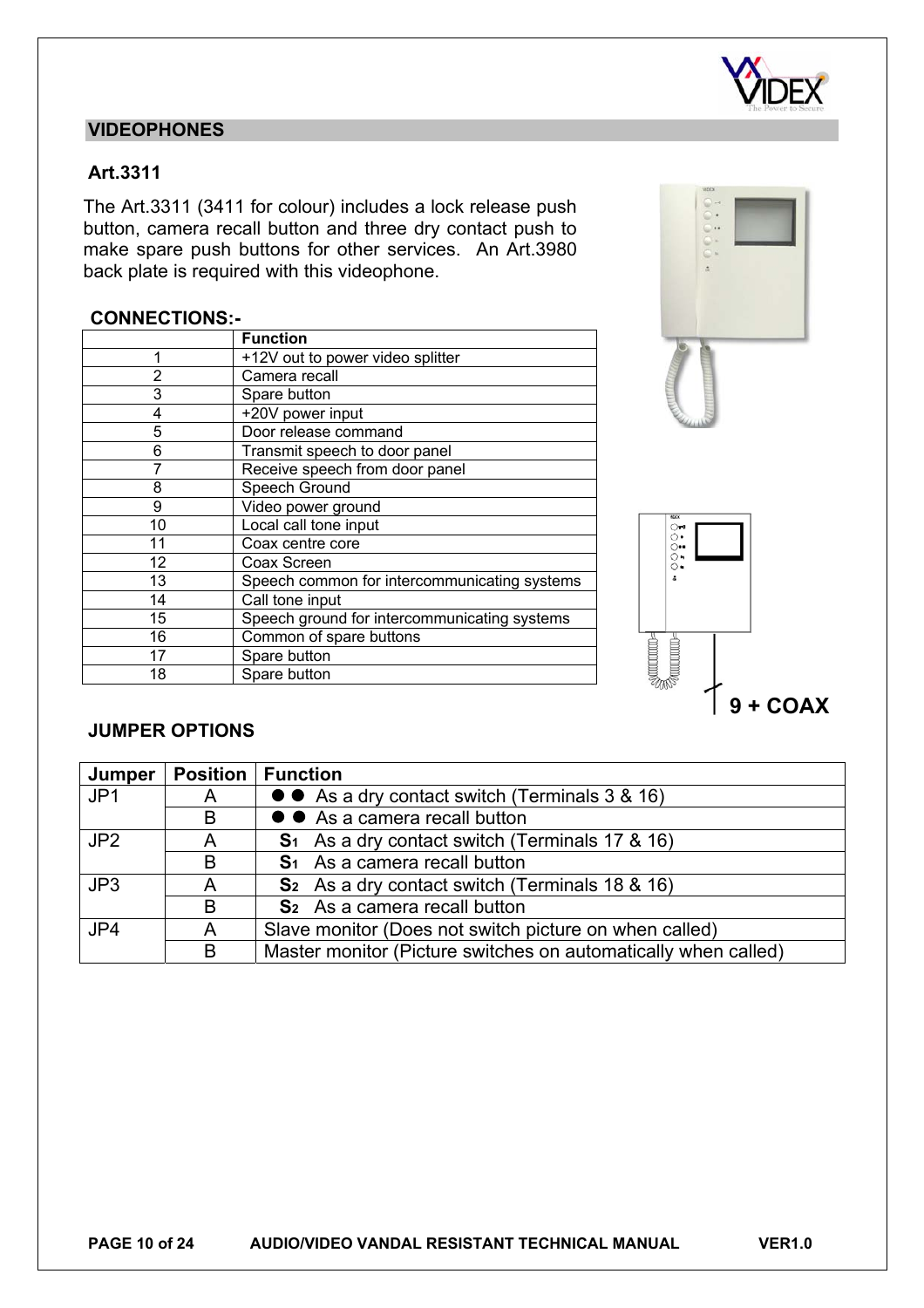

# **Art.3313**

The Art.3313 (3413 for colour) includes a lock release push button and two dry contact push to make spare push buttons for other services. An Art.3980 back plate is required with this videophone.

| <b>CONNECTIONS:-</b> |                                      |  |  |
|----------------------|--------------------------------------|--|--|
|                      | <b>Function</b>                      |  |  |
|                      | +12V out to power video splitter     |  |  |
| 2                    | Not used                             |  |  |
| 3                    | Spare button                         |  |  |
| 4                    | +20V power input                     |  |  |
| 5                    | Door release command                 |  |  |
| 6                    | Transmit speech to door panel        |  |  |
|                      | Receive speech from door panel       |  |  |
| 8                    | 0V (Ground)                          |  |  |
| 9                    | Not used                             |  |  |
| 10                   | Local call tone input                |  |  |
| 11                   | Coax centre core or non-coax sync-   |  |  |
| 12                   | Coax Screen or non-coax Sync+        |  |  |
| 13                   | Switched +12 for door open LED       |  |  |
| 14                   | Select input to switch on videophone |  |  |
| 15                   | Call tone input                      |  |  |
| 16                   | Common of spare buttons              |  |  |
| 17                   | Spare button                         |  |  |
| 18                   | +12V to power videophone privacy     |  |  |



# **DIP SWITCH SETTINGS**

8 Way dip switch (Switches 1 – 5)

# **Mute Duration time**

| Time       |      |     |                |            |            |
|------------|------|-----|----------------|------------|------------|
| 15 Minutes | ΟN   | OFF | $\mathsf{QFF}$ | OFF        | <b>OFF</b> |
| 30 Minutes | OFF  | ΟN  | <b>OFF</b>     | <b>OFF</b> | OFF        |
| 2 Hours    | OFF  | OFF | ΟN             | <b>OFF</b> | OFF        |
| 4 Hours    | OFF  | OFF | OFF            | ON         | OFF        |
| 8 Hours    | OFF. | OFF | OFF            | OFF        | ΟN         |
|            |      |     |                |            |            |

# 8 Way dip switch (Switch 6)

| Mute LED |     |
|----------|-----|
| Switch   | հ   |
| Fixed    | OFF |
| Flashing |     |

4 Way Dip Switch (Switches 1 & 2) S Button Operation Switch **1 2**  Camera recall | ON | OFF Dry contact  $\qquad$  OFF  $\qquad$  ON

8 Way dip switch (Switches 7 & 8)

| <sup>oo</sup> Button Operation |            |     |  |  |
|--------------------------------|------------|-----|--|--|
| Switch                         |            |     |  |  |
| Camera recall                  | OΝ         | OFF |  |  |
| Dry contact                    | <b>OFF</b> |     |  |  |

#### 4 Way Dip Switch (Switches 3 & 4)

| <b>VIDEO MODE</b> |    |     |
|-------------------|----|-----|
| Switch            |    |     |
| Coax              | ON | OΝ  |
| Non-Coax          |    | OFE |

3 Way Dip Switch

| VIDEO MODE continued |     |           |           |
|----------------------|-----|-----------|-----------|
| Switch               |     |           |           |
| Coax                 | NFF | NEE       | ヿFF       |
| Non-Coax             | ОN  | <b>JN</b> | <b>JN</b> |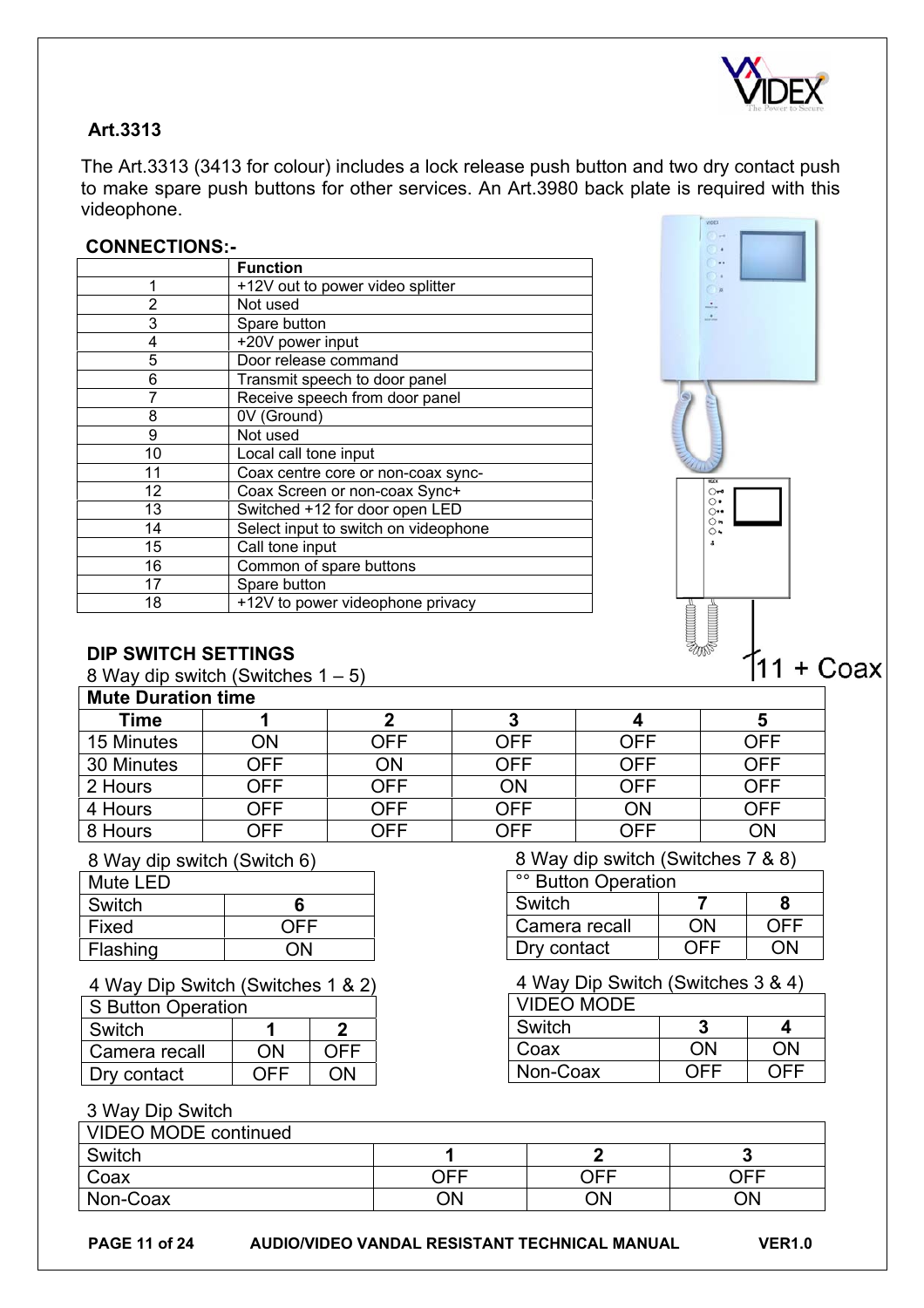### **ACCESSORIES**

#### **Art. 512A, Art.512R**

Extension sounder for an apartment. This sounder can be wall mounted and will ring whenever the telephone it is connected to rings. The 512A is used on video systems and the 512R is used on AC buzzer audio systems

| 512A Connections |             |  |  |
|------------------|-------------|--|--|
| Call tone input  |             |  |  |
|                  | 0V (Ground) |  |  |

The 512R has two non-polarity connections requiring 13Vac to buzz

#### **ES/1**

Timed strobe unit for the hard of hearing or noisy environments. The strobe will flash when a call is received and will continue flashing for an adjustable time period or until the reset button is pressed.

| Connections  |                                  |
|--------------|----------------------------------|
| <b>POWER</b> | 12V AC or DC input               |
| I/P          | $+$ trigger                      |
| $+O/P$       | 12Vdc output                     |
| <b>GND</b>   | Ground                           |
| <b>RESET</b> | Switched negative reset          |
| NC           | Normally closed relay connection |
| CO           | Common relay connection          |
|              | Normally open relay connection   |

# **INSTALLATION**

The wiring diagrams towards the back of this manual should be followed carefully. Heavy duty conductors on wiring diagrams are shown heavily outlined, These wires should be doubled up.

- Check that all components are free from damage before installing (Do not proceed with installation in the event of damage).
- Keep all packaging away from children.
- Do not obstruct the ventilation openings or slots on any of the devices.
- All connections to mains voltages must be made to the current national standards (IEE Wiring regulations)
- Install an appropriate fused spur or isolation switch to isolate the mains.
- Isolate the mains before carrying out any maintenance work on the system.
- All intercom and access control cables must be routed separately from the mains.



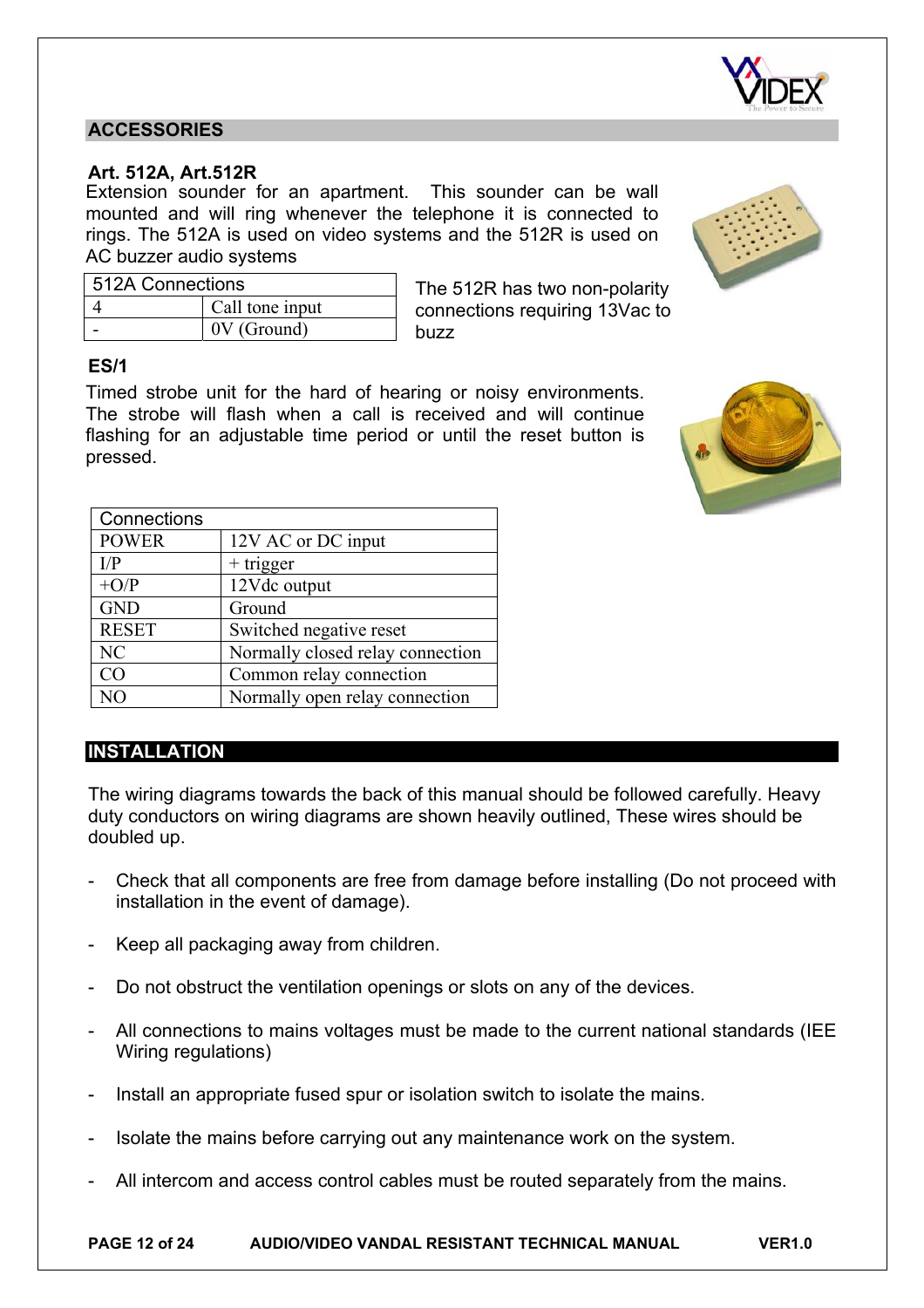

**Lock release back EMF protection :** A capacitor must be fitted across the terminals on an AC lock release and a diode must be fitted across the terminals on a DC lock release as shown in the diagrams below to suppress back EMF voltages.



# **CABLE SIZE GUIDE**

#### **AUDIO SYSTEM**

Connections from door panel to telephone.

| <b>Connections</b> | 50 <sub>m</sub>        | 100m                   | 200 <sub>m</sub>      | 300m                   | 400m                  |
|--------------------|------------------------|------------------------|-----------------------|------------------------|-----------------------|
|                    | $0.25$ mm <sup>2</sup> | $0.35$ mm <sup>2</sup> | $0.5$ mm <sup>2</sup> | $0.75$ mm <sup>2</sup> | $1.0$ mm <sup>2</sup> |
| 2                  | $0.25$ mm <sup>2</sup> | $0.35$ mm <sup>2</sup> | $0.5$ mm <sup>2</sup> | $0.75$ mm <sup>2</sup> | $1.0$ mm <sup>2</sup> |
| 3                  | $0.5$ mm <sup>2</sup>  | $0.75$ mm <sup>2</sup> | $1.5$ mm <sup>2</sup> | $2.0$ mm <sup>2</sup>  | $2.5$ mm <sup>2</sup> |
| 5                  | $0.5$ mm <sup>2</sup>  | $0.75$ mm <sup>2</sup> | $1.5$ mm <sup>2</sup> | $2.0$ mm <sup>2</sup>  | $2.5$ mm <sup>2</sup> |
| 6                  | $0.25$ mm <sup>2</sup> | $0.35$ mm <sup>2</sup> | $0.5$ mm <sup>2</sup> | $0.75$ mm <sup>2</sup> | $1.0$ mm <sup>2</sup> |

When ever possible connection 1(Tx) should be twisted with connection 3(Gnd) and connection 2(Rx) should be twisted with connection 3(Gnd) as pairs.

Maximum acceptable resistance for terminals 1,2 & 6 = 10Ω and for terminals 3 & 5 = 3Ω

#### Connections for power supply output to door panel and lock release connections.

|                    | 50m    | 100m                   |  |
|--------------------|--------|------------------------|--|
| <b>Connections</b> | Ո 5mm² | $0.75$ mm <sup>2</sup> |  |

The power supply should be located as close to the door panel as possible for best performance. Maximum acceptable resistance for above cables =  $3\Omega$ 

# **VIDEO SYSTEM**

Connections from door panel to the Art.890 controller.

| <b>Connections</b> | 50 <sub>m</sub>        | 100m                   | 200m                   | 300m                     | 400m                     |  |  |
|--------------------|------------------------|------------------------|------------------------|--------------------------|--------------------------|--|--|
|                    | $0.35$ mm <sup>2</sup> | $0.5$ mm <sup>2</sup>  | $0.5$ mm <sup>2</sup>  | $0.75$ mm <sup>2</sup>   | $1.0$ mm <sup>2</sup>    |  |  |
| A                  | $0.5$ mm <sup>2</sup>  | $1.0$ mm <sup>2</sup>  | $1.5$ mm <sup>2</sup>  | $2.0$ mm <sup>2</sup>    | $2.5$ mm <sup>2</sup>    |  |  |
| $+8$               | $0.35$ mm <sup>2</sup> | $0.5$ mm <sup>2</sup>  | $0.75$ mm <sup>2</sup> | $1.0$ mm <sup>2</sup>    | $1.5$ mm <sup>2</sup>    |  |  |
| F                  | $0.35$ mm <sup>2</sup> | $0.5$ mm <sup>2</sup>  | $0.75$ mm <sup>2</sup> | $1.0$ mm <sup>2</sup>    | $1.5$ mm <sup>2</sup>    |  |  |
|                    | $0.35$ mm <sup>2</sup> | $0.5$ mm <sup>2</sup>  | $1.0$ mm <sup>2</sup>  | $1.5$ mm <sup>2</sup>    | $2.0$ mm <sup>2</sup>    |  |  |
| G <sub>2</sub>     | $0.35$ mm <sup>2</sup> | $0.35$ mm <sup>2</sup> | $0.5$ mm <sup>2</sup>  | $0.75$ mm <sup>2</sup>   | $1.0$ mm <sup>2</sup>    |  |  |
| H1                 | $0.35$ mm <sup>2</sup> | $0.5$ mm <sup>2</sup>  | $0.75$ mm <sup>2</sup> | $1.0$ mm <sup>2</sup>    | $1.5$ mm <sup>2</sup>    |  |  |
| F <sub>1</sub>     | $0.35$ mm <sup>2</sup> | $0.5$ mm <sup>2</sup>  | $0.75$ mm <sup>2</sup> | $1.0$ mm <sup>2</sup>    | $1.5$ mm <sup>2</sup>    |  |  |
| F <sub>2</sub>     | $0.35$ mm <sup>2</sup> | $0.5$ mm <sup>2</sup>  | $0.75$ mm <sup>2</sup> | $1.0$ mm <sup>2</sup>    | $1.5$ mm <sup>2</sup>    |  |  |
| <b>SE</b>          | $0.5$ mm <sup>2</sup>  | $1.0$ mm <sup>2</sup>  | $1.5$ mm <sup>2</sup>  | $2.0$ mm <sup>2</sup>    | $2.5$ mm <sup>2</sup>    |  |  |
| ν                  | Standard quality       | Medium quality         | Good quality           | Good quality             | High quality             |  |  |
| M                  | 75Ω Coax cable         | $75\Omega$ Coax cable  | $75\Omega$ Coax cable  | $75\Omega$ Coax<br>cable | $75\Omega$ Coax<br>cable |  |  |

When ever possible connection H1(Tx) should be twisted with connection F(Gnd) and connection G2(Rx) should be twisted with connection F(Gnd) as pairs.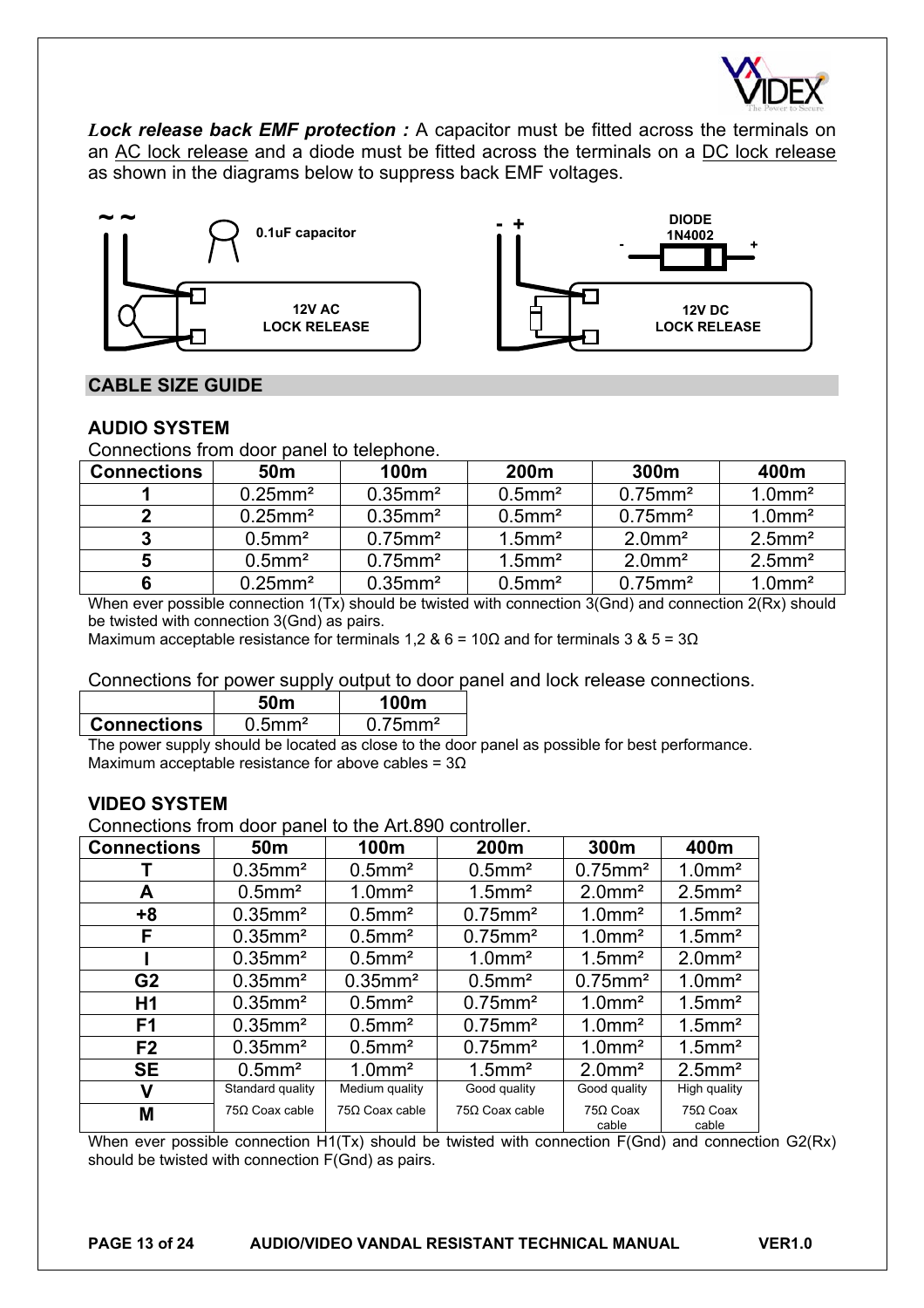

Maximum acceptable resistance for terminals T, G2, H1 = 10 $\Omega$  and for terminals A, +8, F, F1 & I = 6 $\Omega$  and for terminals SE & F2 =  $3\Omega$ 

V is the centre core of the coax and M is the screen.

The transformer should be mounted next to the Art.890 and connected using 1mm² cores

| <b>Connections</b>                                 | 50 <sub>m</sub>        | 100m                   | outmouth is monitory att.opp controller to the videophone.<br>200m | 300m                     | 400m                     |
|----------------------------------------------------|------------------------|------------------------|--------------------------------------------------------------------|--------------------------|--------------------------|
| Numbers in brackets are<br>those of the videophone |                        |                        |                                                                    |                          |                          |
| back plate. Without<br>brackets are signal         |                        |                        |                                                                    |                          |                          |
| $+12(1)$                                           | $0.35$ mm <sup>2</sup> | $0.35$ mm <sup>2</sup> | $0.5$ mm <sup>2</sup>                                              | $0.75$ mm <sup>2</sup>   | $1.0$ mm <sup>2</sup>    |
|                                                    | $0.35$ mm <sup>2</sup> | $0.35$ mm <sup>2</sup> | $0.5$ mm <sup>2</sup>                                              | $0.75$ mm <sup>2</sup>   | $1.0$ mm <sup>2</sup>    |
| <b>TV1(2)</b>                                      |                        |                        |                                                                    |                          |                          |
| TV2(3)                                             | $0.35$ mm <sup>2</sup> | $0.35$ mm <sup>2</sup> | $0.5$ mm <sup>2</sup>                                              | $0.75$ mm <sup>2</sup>   | $1.0$ mm <sup>2</sup>    |
| 1(4)                                               | $0.35$ mm <sup>2</sup> | $0.5$ mm <sup>2</sup>  | $1.0$ mm <sup>2</sup>                                              | $1.5$ mm <sup>2</sup>    | $2.0$ mm <sup>2</sup>    |
| 2(5)                                               | $0.35$ mm <sup>2</sup> | $0.35$ mm <sup>2</sup> | $0.5$ mm <sup>2</sup>                                              | $0.75$ mm <sup>2</sup>   | $1.0$ mm <sup>2</sup>    |
| 3(6)                                               | $0.35$ mm <sup>2</sup> | $0.35$ mm <sup>2</sup> | $0.5$ mm <sup>2</sup>                                              | $0.75$ mm <sup>2</sup>   | $1.0$ mm <sup>2</sup>    |
| 4(7)                                               | $0.35$ mm <sup>2</sup> | $0.35$ mm <sup>2</sup> | $0.5$ mm <sup>2</sup>                                              | $0.75$ mm <sup>2</sup>   | $1.0$ mm <sup>2</sup>    |
| 5(8)                                               | $0.35$ mm <sup>2</sup> | $0.35$ mm <sup>2</sup> | $0.5$ mm <sup>2</sup>                                              | $0.75$ mm <sup>2</sup>   | $1.0$ mm <sup>2</sup>    |
| 6(9)                                               | $0.35$ mm <sup>2</sup> | $0.5$ mm <sup>2</sup>  | $1.0$ mm <sup>2</sup>                                              | $1.5$ mm <sup>2</sup>    | $2.0$ mm <sup>2</sup>    |
| 7(10)                                              | $0.35$ mm <sup>2</sup> | $0.35$ mm <sup>2</sup> | $0.5$ mm <sup>2</sup>                                              | $0.75$ mm <sup>2</sup>   | $1.0$ mm <sup>2</sup>    |
| V(11)                                              | Standard quality       | <b>Medium</b> quality  | Good quality                                                       | Good quality             | <b>High quality</b>      |
| M(12)                                              | $75\Omega$ Coax cable  | $75\Omega$ Coax cable  | 75Ω Coax cable                                                     | $75\Omega$ Coax<br>cable | $75\Omega$ Coax<br>cable |
| R(13)                                              | $0.35$ mm <sup>2</sup> | $0.35$ mm <sup>2</sup> | $0.5$ mm <sup>2</sup>                                              | $0.75$ mm <sup>2</sup>   | $1.0$ mm <sup>2</sup>    |
| C(14)                                              | $0.35$ mm <sup>2</sup> | $0.35$ mm <sup>2</sup> | $0.5$ mm <sup>2</sup>                                              | $0.75$ mm <sup>2</sup>   | $1.0$ mm <sup>2</sup>    |
| $-(15)$                                            | $0.35$ mm <sup>2</sup> | $0.35$ mm <sup>2</sup> | $0.5$ mm <sup>2</sup>                                              | $0.75$ mm <sup>2</sup>   | $1.0$ mm <sup>2</sup>    |
| T(16)                                              | $0.35$ mm <sup>2</sup> | $0.35$ mm <sup>2</sup> | $0.5$ mm <sup>2</sup>                                              | $0.75$ mm <sup>2</sup>   | $1.0$ mm <sup>2</sup>    |
| 1T(17)                                             | $0.35$ mm <sup>2</sup> | $0.35$ mm <sup>2</sup> | $0.5$ mm <sup>2</sup>                                              | $0.75$ mm <sup>2</sup>   | $1.0$ mm <sup>2</sup>    |
| 2T(18)                                             | $0.35$ mm <sup>2</sup> | $0.35$ mm <sup>2</sup> | $0.5$ mm <sup>2</sup>                                              | $0.75$ mm <sup>2</sup>   | $1.0$ mm <sup>2</sup>    |

Connections from the Art.890 controller to the videophone.

When ever possible connection 3(6) should be twisted with connection 5(8) and connection 4(7) should be twisted with connection 5(8) as pairs.

Maximum acceptable resistance for all terminals except 1(4) & 6(9) = 10 $\Omega$  and terminals 1(4) & 6(9) = 6 $\Omega$ V is the centre core of the coax and M is the screen.

#### **AUDIO SYSTEM BLOCK DIAGRAM**



Note: Additional cores will be required for auxiliary devices such as push to exit buttons, fireman switches, proximity access control etc.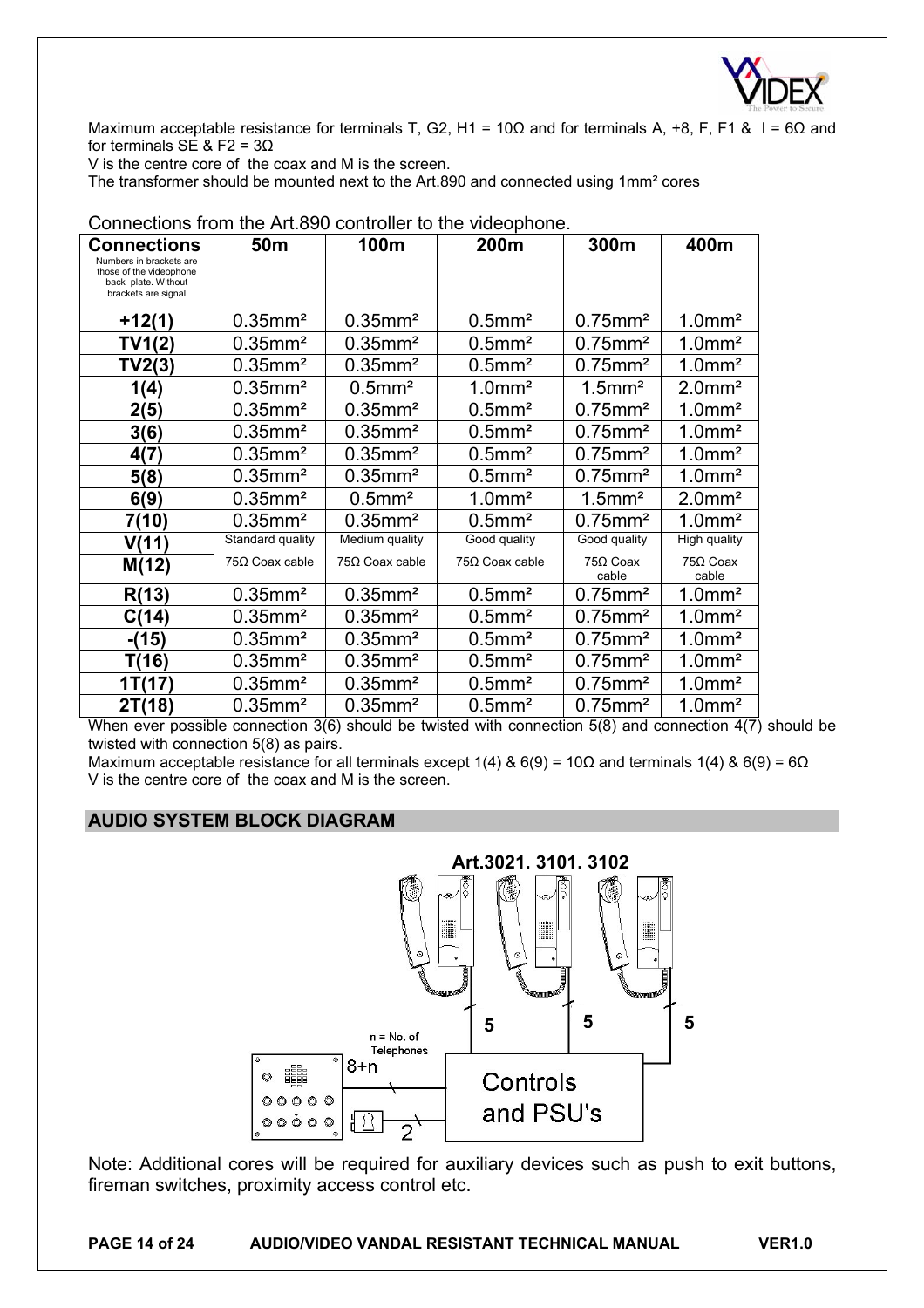

#### **VIDEO SYSTEM BLOCK DIAGRAM**



Note: Additional cores may be required for auxiliary items such as push to exit buttons, fireman switch proximity access control etc..

The block diagram above shows all videophones coming back to one point with all the video distributors at that point. It is also possible to spread the video distributors around the building (Please see wiring diagrams for more information).

**Safety Note :** An earth connection should also be fitted to the door panel stainless steel facia using one of the studs provided.

# **TESTING THE INSTALLATION**

- Check all the connections have been made correctly and then power up the system.
- Call all the apartments in turn. Check for call tone to the apartment, speech in both directions, video (optional) and lock release.
- If the volume of speech needs to be adjusted, this can be done by adjusting the presets on the rear of the amplifier at the door panel.
- On calltone call system only, if the call tone volume needs adjusting this can be done at each handset (Three position slid switch on the telephone).
- Set the time clock on/off times (Use the instructions supplied with the time clock). Check the trade button only works when the time clock is on.

#### **PANEL CARE**

The door panels are manufactured from either 12 Gauge 304 grade stainless steel or mirror finished brass. It is important that the facia is cleaned on regular occasions to prevent dirt build up and tarnishing of the metal. A general household metal polish can be used but care should be taken to follow the grain of the metal when polishing and also avoid any polish build up around the call buttons which may prevent the buttons from operating correctly.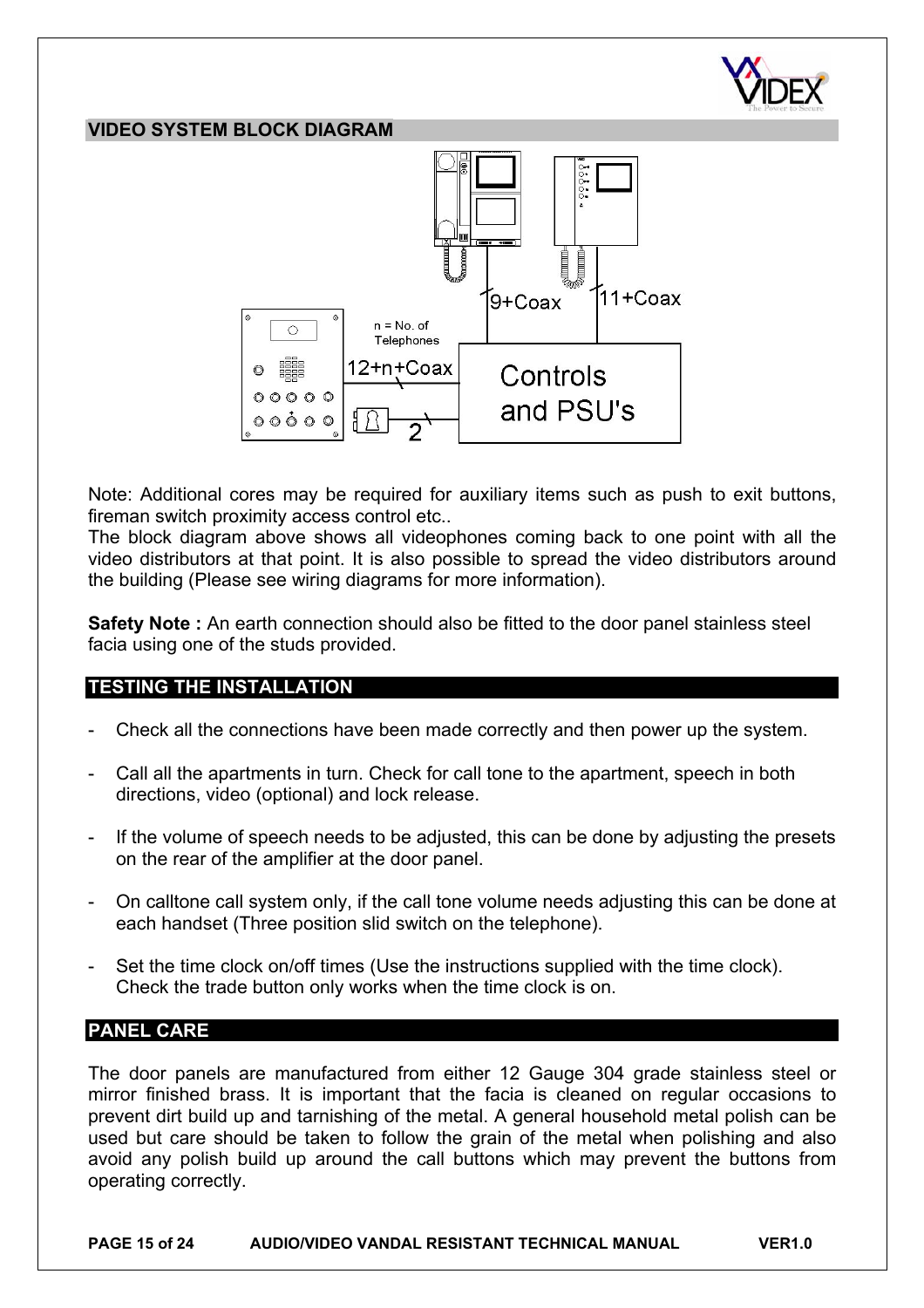

# **ACCESSORIES CONNECTION GUIDE**

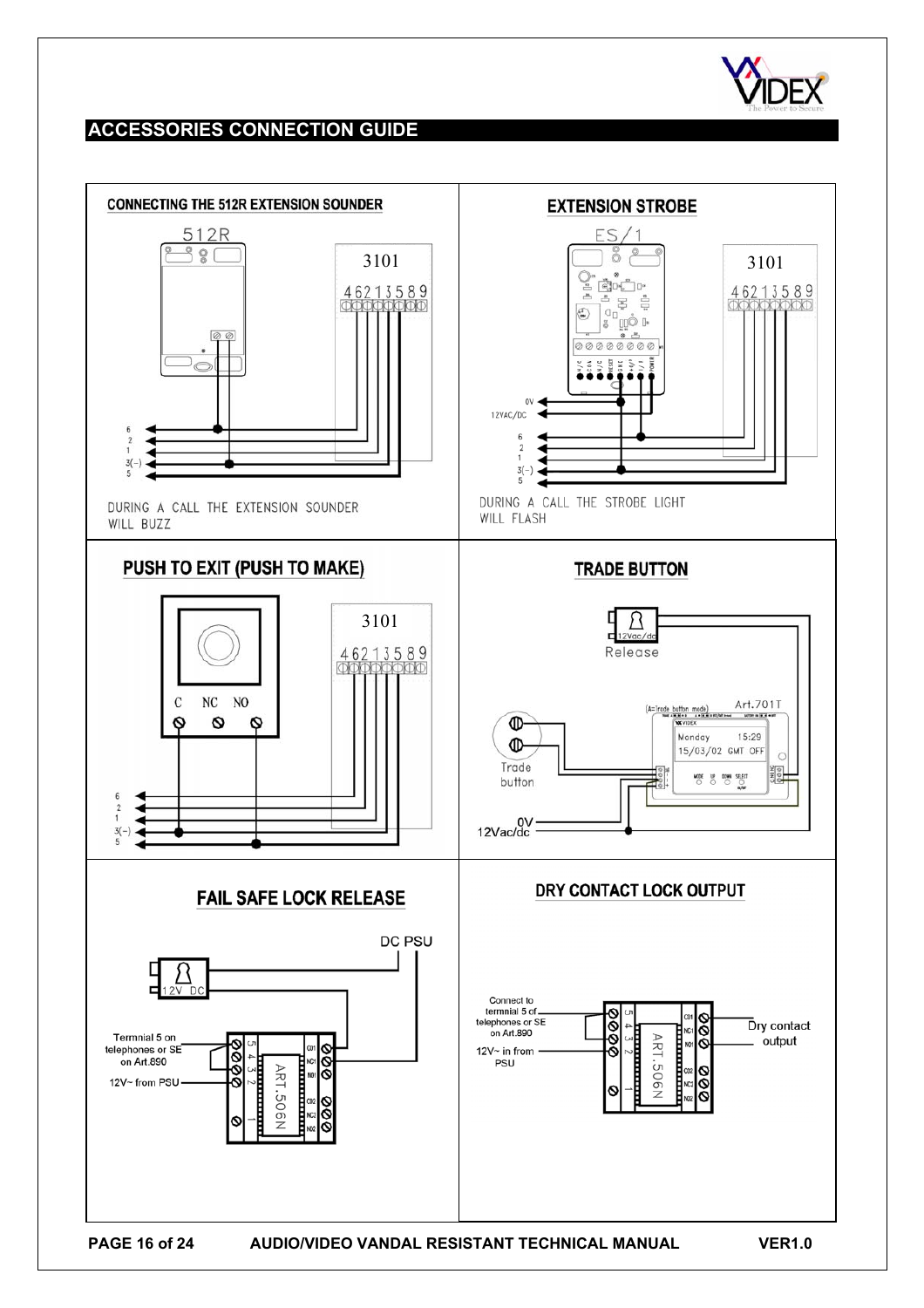

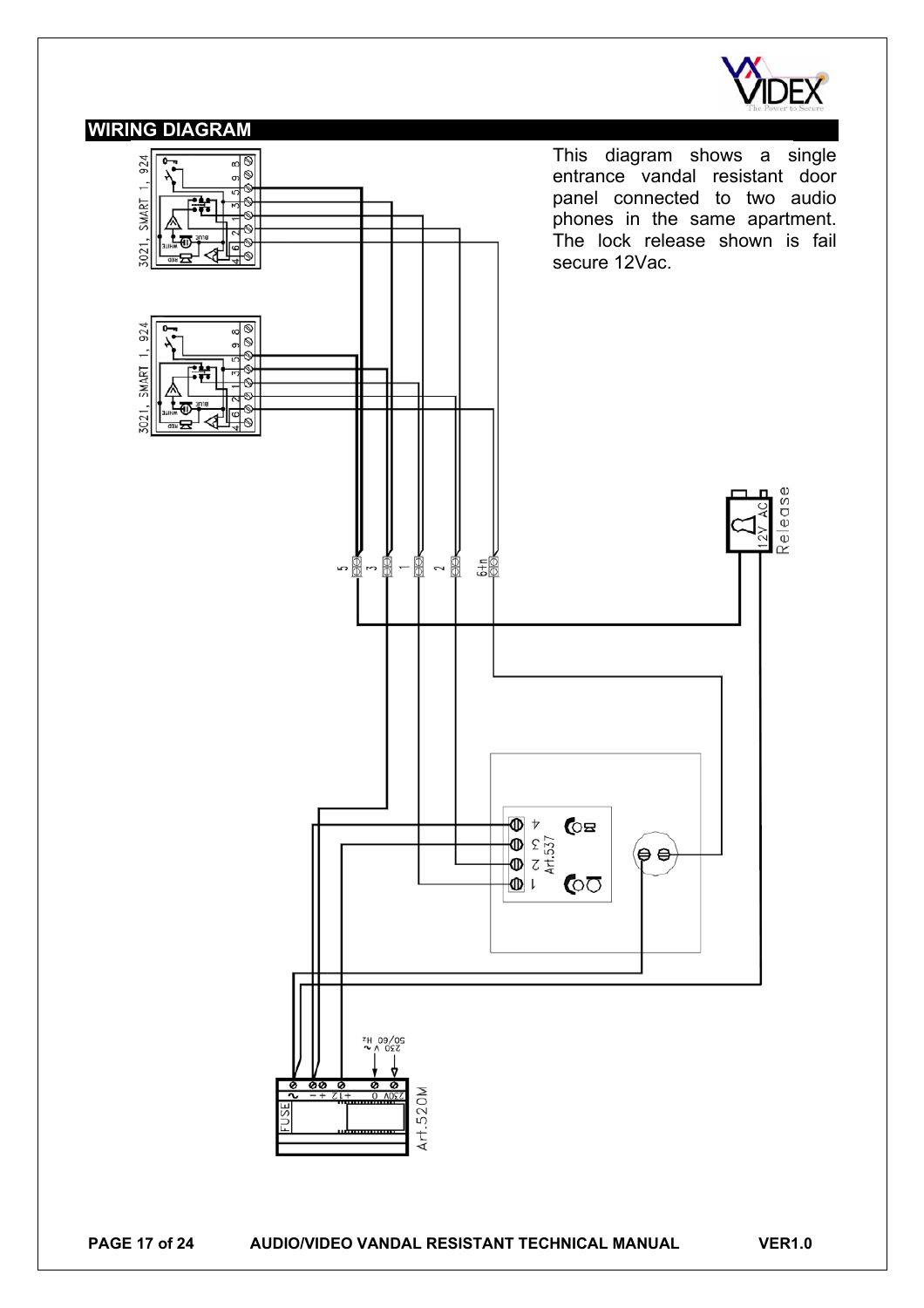# **WIRING DIAGRAM**



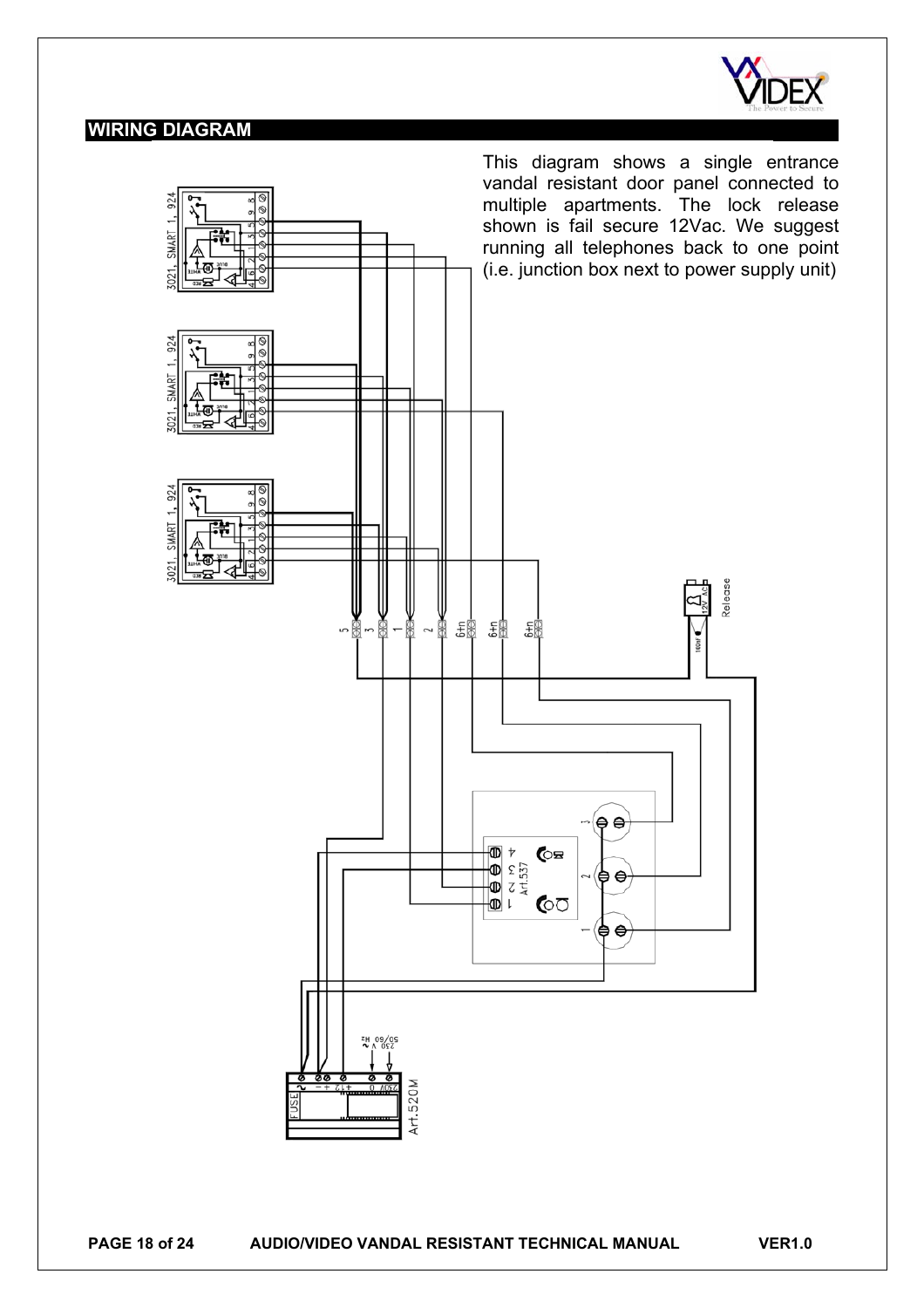

# **WIRING DIAGRAM**

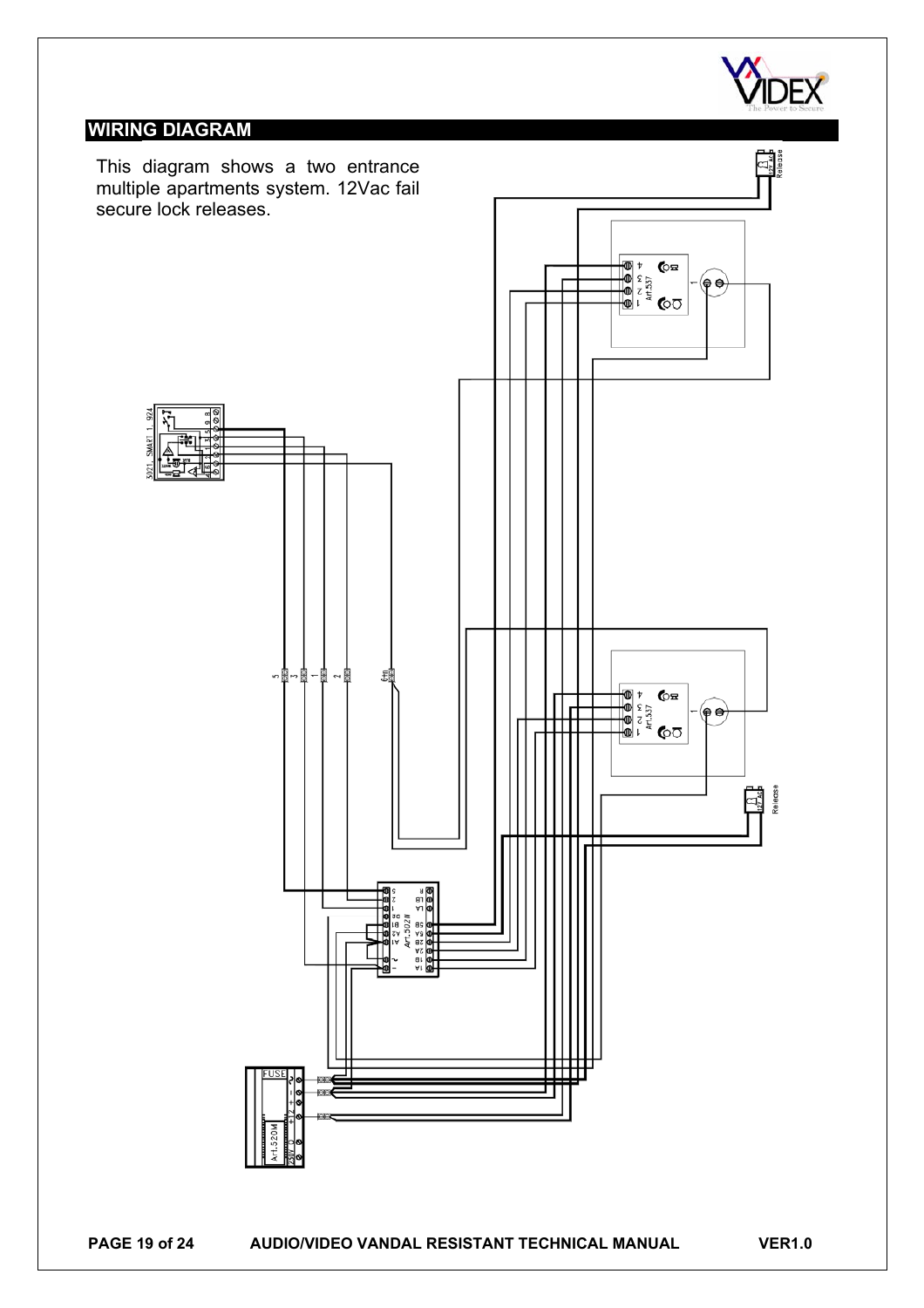

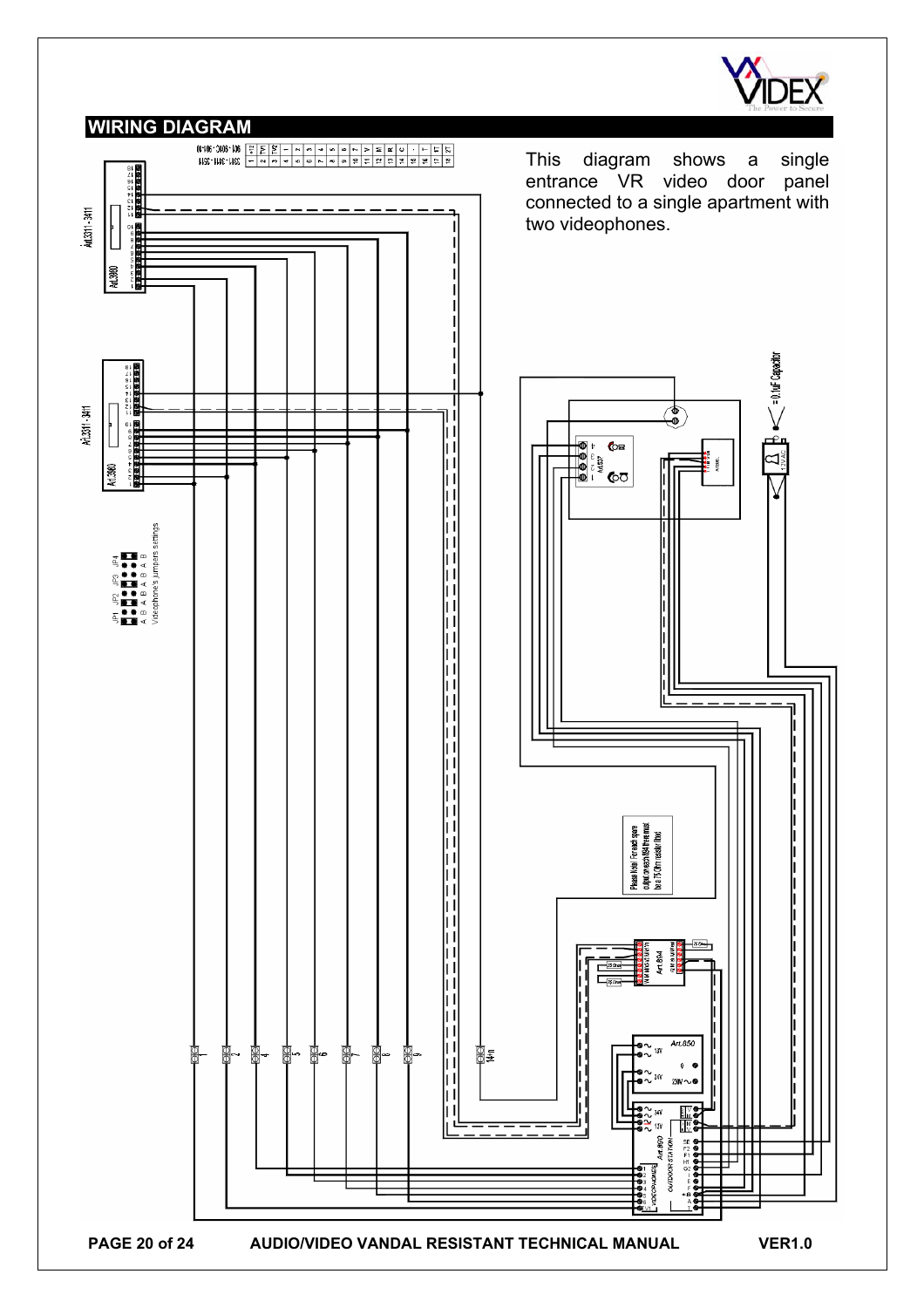

# **WIRING DIAGRAM**

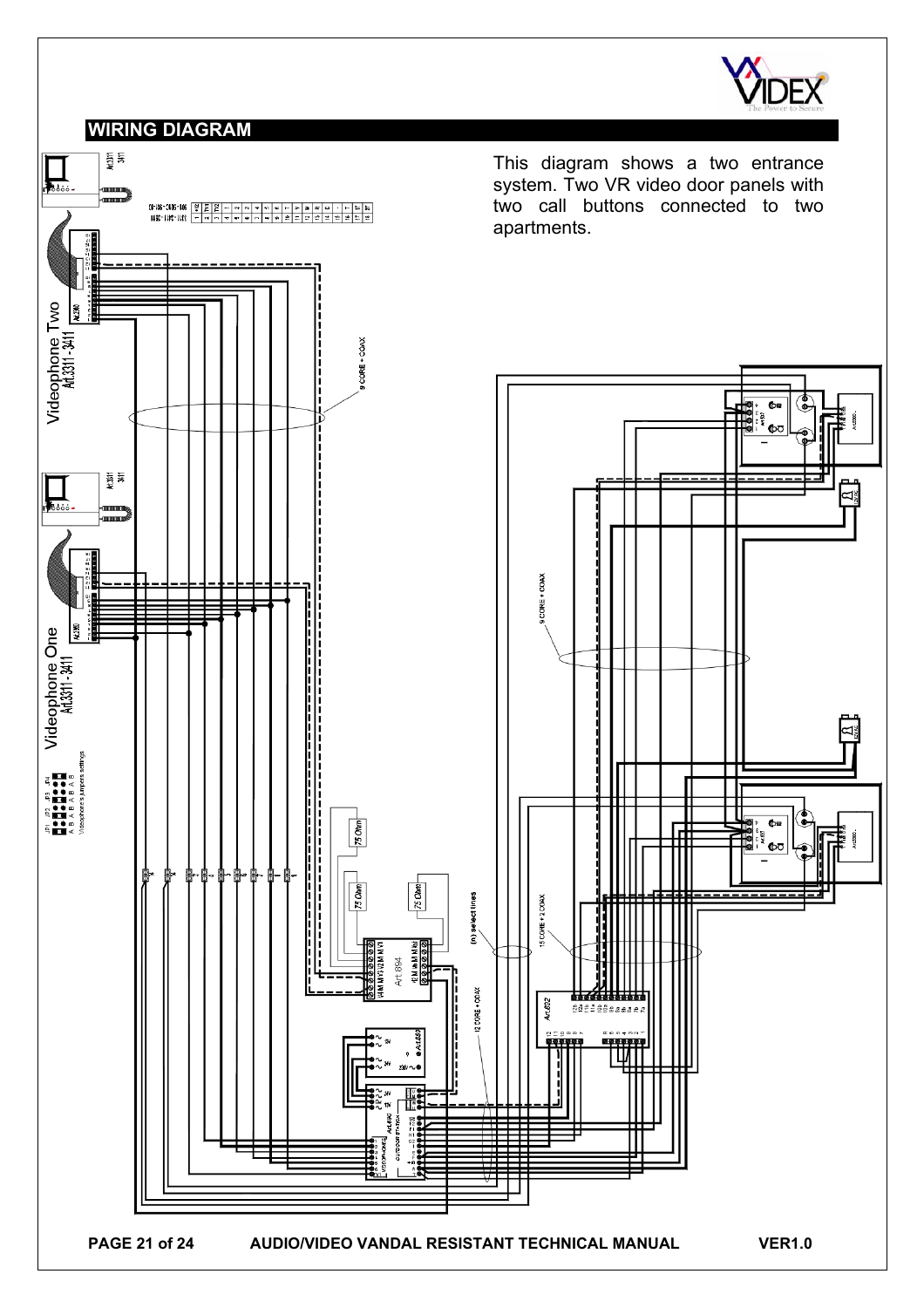

# **TROUBLE SHOOTING**

When trouble shooting a large system, it will be easier to break the system down to a manageable size. The simplest way to do this is to remove all but one handset. Doing this, you can confirm the door panel and control cabinet are free from faults. Once this has been confirmed you can reconnect the handsets in small sets (Floor by floor), testing after each set to see if the fault has re-appeared.

| <b>AUDIO SYSTEMS</b>                               |                                                                                                                                                                                                                                                                                                                               |  |  |  |
|----------------------------------------------------|-------------------------------------------------------------------------------------------------------------------------------------------------------------------------------------------------------------------------------------------------------------------------------------------------------------------------------|--|--|--|
| <b>SYMPTOM</b>                                     | <b>TEST</b>                                                                                                                                                                                                                                                                                                                   |  |  |  |
| No speech from the door panel to the<br>telephone. | Check terminal 2 on the amplifier for continuity to<br>terminal 2 on the telephone.                                                                                                                                                                                                                                           |  |  |  |
|                                                    | Before lifting the handset, check the voltage to<br>terminal 2 of the amplifier is 8-12Vdc. Trace this<br>voltage to terminal 2 to the telephone.<br>Check the voltage drops to approx. 1Vdc after the<br>handset is lifted. (If not try another telephone)<br>If all else fails try another amplifier at the door station    |  |  |  |
| No speech from the telephone to the door<br>panel. | Check terminal 1 on the door panel amplifier for<br>continuity back to terminal 1 on the telephone.                                                                                                                                                                                                                           |  |  |  |
|                                                    | Before lifting the handset, check the voltage to on<br>terminal 1 of the amplifier is 8-12Vdc. Trace this<br>voltage to terminal 1 to the telephone.<br>Check the voltage drops to approx. 4Vdc after the<br>handset is lifted. (If not try another telephone)<br>If all else fails try another amplifier at the door station |  |  |  |
|                                                    |                                                                                                                                                                                                                                                                                                                               |  |  |  |
| No speech in either direction                      | Check the 315mA fuse in the power supply                                                                                                                                                                                                                                                                                      |  |  |  |
|                                                    | Check for 12Vdc across terminals 3 & 4 on the door<br>panel amplifier. This should be there all the time and<br>comes directly from the PSU.                                                                                                                                                                                  |  |  |  |
|                                                    |                                                                                                                                                                                                                                                                                                                               |  |  |  |
| Lock will not operate from telephone               | Check terminal 5 on the telephone. This terminal<br>shorts to terminal 3 of the telephone when pressed<br>(Becomes 0V).                                                                                                                                                                                                       |  |  |  |
|                                                    |                                                                                                                                                                                                                                                                                                                               |  |  |  |
| Nothing happens when any call button is<br>pressed | Check the common of the buttons has 13Vac<br>present at all times.                                                                                                                                                                                                                                                            |  |  |  |
|                                                    | When a call button is pressed you should be able to<br>read 13Vac on terminals 3 & 6 of the telephone (6 of<br>the telephone comes direct from the call button). If<br>voltage is there then check/change the buzzer.                                                                                                         |  |  |  |
|                                                    |                                                                                                                                                                                                                                                                                                                               |  |  |  |
| Hum on the speech lines                            | Ensure all intercom cables do not run close to higher<br>voltage cables                                                                                                                                                                                                                                                       |  |  |  |
|                                                    | Try another amplifier at the door panel.                                                                                                                                                                                                                                                                                      |  |  |  |
|                                                    |                                                                                                                                                                                                                                                                                                                               |  |  |  |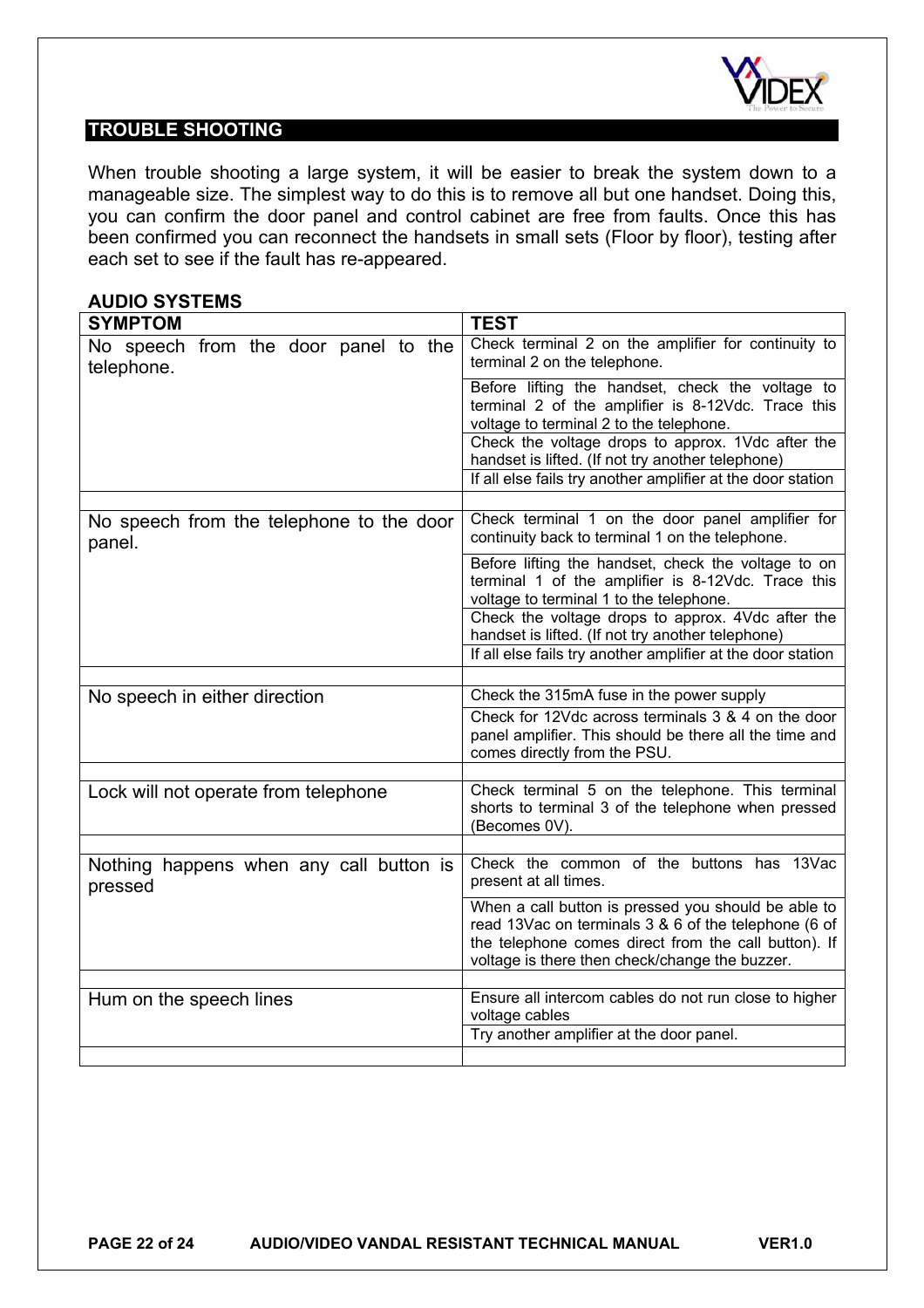

# **TROUBLE SHOOTING**

#### **VIDEO SYSTEMS**

| <b>SYMPTOM</b>                                                               | <b>TEST</b>                                                                                                                         |  |  |
|------------------------------------------------------------------------------|-------------------------------------------------------------------------------------------------------------------------------------|--|--|
| No call tone, Videophone works only by<br>pressing the camera recall button. | Check the 13Vac on the Art.850 PSU                                                                                                  |  |  |
|                                                                              | Check the wire from terminal T on the Art.890 is not<br>broken or short.                                                            |  |  |
|                                                                              | Try changing the Art.890                                                                                                            |  |  |
| Videophone rings but picture remains off.                                    | Check 24Vac on Art.850                                                                                                              |  |  |
|                                                                              | Check jumper JP4 on the videophone is in position B                                                                                 |  |  |
|                                                                              | Check wires 1 & 6 are ok from the Art890 to the<br>videophone and 20Vdc is present during a call.                                   |  |  |
|                                                                              | Try changing the Art890                                                                                                             |  |  |
| Videophone red LED on but no picture                                         | Check coax cable is not broken or short                                                                                             |  |  |
|                                                                              | Check Art.894 is powering up with 12Vdc during a<br>call. Try taking the coax straight from the camera to<br>a videophone.          |  |  |
|                                                                              | Check for 20Vdc across the camera terminals I & F1<br>during a call (powered from Art890)                                           |  |  |
| Picture poor                                                                 | Check all end of line resistors are fitted to unused<br>outputs on the Art.894 and a resistor is also fitted to<br>the end of line. |  |  |
|                                                                              | Check for any broken coax's or screens.                                                                                             |  |  |
|                                                                              | Check wire F1 & 6 is not broken and is not to small.                                                                                |  |  |
| No Camera recall                                                             | Wire TV1 broken                                                                                                                     |  |  |
|                                                                              | Try moving the wire from TV1 into T                                                                                                 |  |  |
| Hum on the speech lines                                                      | Ensure all intercom cables do not run close to higher<br>voltage cables                                                             |  |  |
|                                                                              | Try another amplifier at the door panel.                                                                                            |  |  |
| No audio                                                                     | Check terminals 3 & 4 for 12Vdc from the Art.890                                                                                    |  |  |
|                                                                              | Check terminal<br>5 <sup>1</sup><br>from<br>the<br>Art.890<br>to<br>the<br>videophones is not broken.                               |  |  |
| No speech from videophone to door panel                                      | Check terminals G2 and 4 on the Art.890 for<br>continuity back to door panel and videophone.                                        |  |  |
|                                                                              |                                                                                                                                     |  |  |